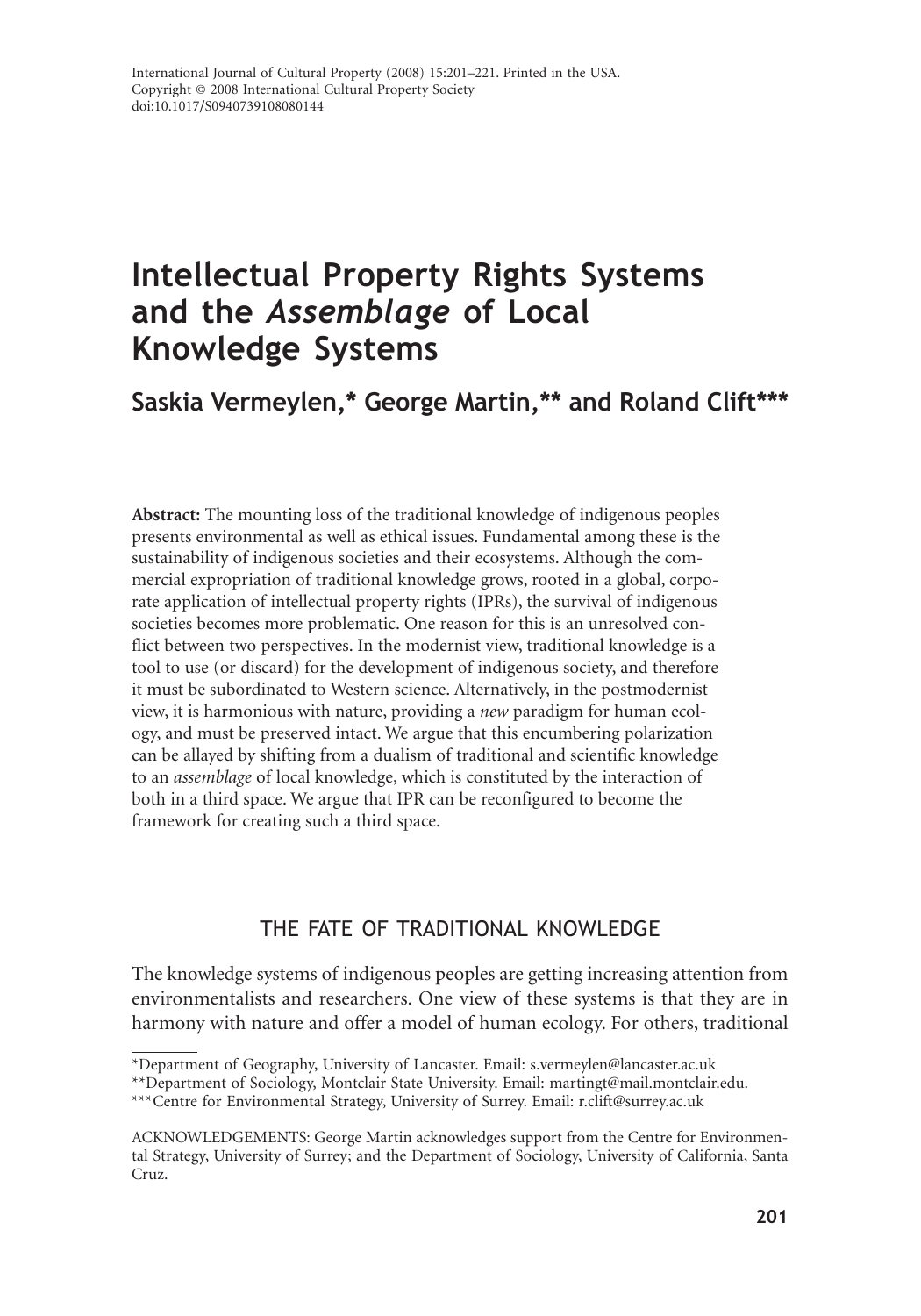knowledge is a promising contributor to development, especially because northern knowledge systems have largely failed in their applications to southern poverty. Renewed interest in traditional knowledge also flows from the discourses of sustainable development and biodiversity conservation.<sup>1</sup>

Traditional knowledge has always been available to the larger world, but in recent years its fate becomes problematic. Advances in biogenetics, accompanied by the global marketing of drugs derived from indigenous usage, have multiplied the potential commercial value of flora. Developments in ethnobotany and medical botany have produced a potentially heady brew for the pharmaceutical industry. As flora acquires commercial value, there is a risk of its overexploitation, leading to extinction of species and loss of biodiversity. Exploitation is also a challenge to the continued traditional use of indigenous knowledge and thereby threatens the social integrity of indigenous peoples—perhaps leading to a loss of human diversity.

The growing appropriation of traditional knowledge throws up a number of political, environmental, legal, and ethical issues. For example, it draws new attention to intellectual property law: Are private property rights over biogenetic knowledge justifiable? How should society balance public *versus* private control over the intellectual commons of nature? Can an indigenous culture survive in the face of market forces *disembedding* its knowledge of nature?<sup>2</sup>

There is a central contradiction involved in the fate of traditional knowledge: the disjuncture between the present status of indigenous peoples and the character of their traditional knowledge. In terms of their contemporary social, economic, and political status, many nomadic indigenous peoples around the globe, as a result of increasing contact with the postcolonial world, are or are becoming sedentary agriculturalists and semiproletarian farm laborers. However, their knowledge base remains substantially rooted in their original livelihoods. Thus, indigenous peoples struggle to find a way to use and protect their traditional knowledge in changed circumstances.

To address the fate of traditional knowledge, this article focuses on its current status, particularly in relation to international property (IP) law. Specifically, we address the inferior and alienated position traditional knowledge occupies relative to scientific knowledge within the discourse of intellectual property rights (IPRs). Traditional knowledge fares better in sociological and feminist discourses, which focus on identifying the common nuances which can serve to bridge scientific and traditional worldviews.<sup>3</sup> Our approach is similarly focused on bridging this gap.

We argue that to protect traditional knowledge from further exploitation or extinction it is important to contextualize Western science and traditional knowledge. We argue that Western European science is a particular, standardized form of *local knowledge* produced by the scientific revolution of the seventeenth century. It was then universalized through colonialist and capitalist practices of knowledge production and ownership. During this period traditional knowledge was defined as a product of witchcraft, superstition, and heresy. It was marginalized and its social value was considerably undermined. Beginning under late colonial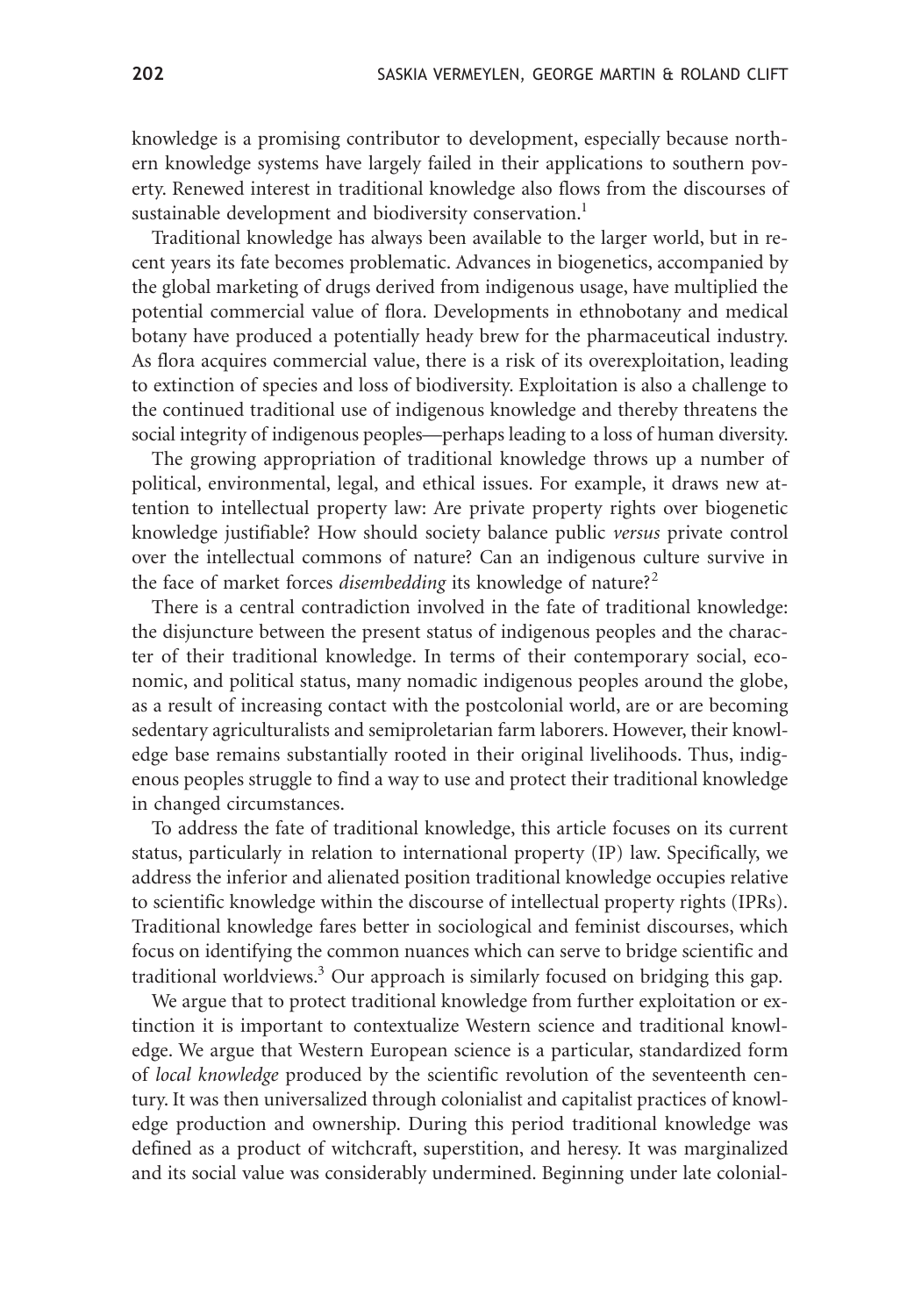ism, field research by ecologists, anthropologists, and others helped to reestablish its academic credibility. In recent years this process of renewal of traditional knowledge may have reached a new stage. Western scientists who led this effort did so within a historic atmosphere of colonial derision and neglect. In their struggle to reestablish traditional knowledge, they stressed its unique nature.

At the current juncture, in which indigenous peoples are striving to reestablish rights over their traditional knowledge in national and international forums, the emphasis on its uniqueness can be counterproductive. In contrast, in other discourses, such as science and technology studies (STS), traditional and scientific knowledge can be conceptualized as *local* knowledges. Actor Network Theory can be used to connect the various modes of knowledge production in *assemblages*. We suggest that the application of the logic of assemblages has implications for IPR.

Although this article explores conceptual definitions of knowledge, it has been inspired and informed by empirical research carried out with the San in Southern Africa (July–November 2004, July–September 2005, June–August 2007). This research was part of a larger project that examined the San's stance toward IPR and the commercialization of their traditional knowledge, which was sparked by the *hoodia* benefit-sharing agreement. The San of the Kalahari have chewed the succulent, *Hoodia gordonii*, for millennia on long hunts. It is a thirst quencher and appetite suppressant. A patent was awarded to South Africa's Council for Scientific and Industrial Research in 1998 without the knowledge and consent of the San. After a campaign for their rights, a deal was struck so that the San could benefit from the commercialization of the slimming aid, *P57*, the active ingredient developed from *hoodia*. 4

#### TRADITIONAL KNOWLEDGE AND INTERNATIONAL LAW

Intellectual property rights draws attention to a central question: How does one define traditional knowledge? Even scholars who have devoted careers to studying non-Western knowledge systems struggle to define traditional knowledge.<sup>5</sup> The institutions<sup>6</sup> looking for appropriate protection mechanisms for traditional knowledge are failing to provide terminological clarity.<sup>7</sup> Amid this definitional uncertainty, one strand of scholars (mostly anthropologists) has argued that traditional knowledge belongs to specific ethnic groups or the cultural heritage of minority groups.8 Framing traditional knowledge in this manner (i.e., as something connected to a particular space, time, and people) is a continuation of the need to differentiate it from Western or scientific knowledge, which is seen as a cause for its exploitation. The work of Posey is exemplary of this argument.<sup>9</sup>

Posey was one of the first scholars to draw attention to the concept of bioprospecting, and he identified a connection between the role of anthropologists and the commercial exploitation of indigenous peoples' knowledge. He argued that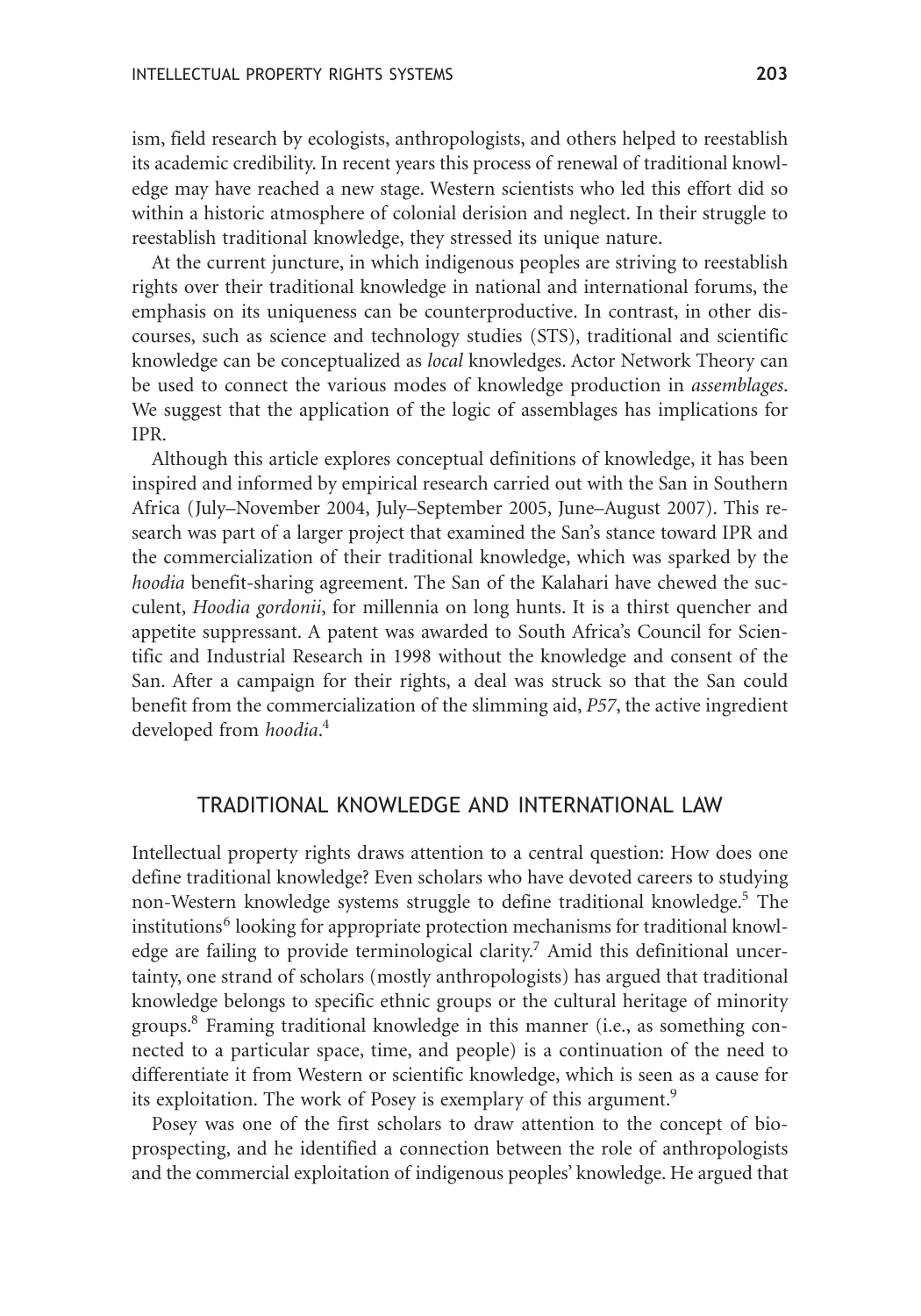there was a real danger that traditional knowledge as recorded by anthropologists could be legally expropriated by companies without acknowledging its indigenous roots. Posey sought to protect traditional knowledge by defining it as the *opposite* of scientific knowledge: "for indigenous peoples, knowledge is viewed as emanating from a spiritual—not a unilinear scientific—base. Thus, all *Creation* is sacred, and the sacred and secular are inseparable."<sup>10</sup>

Although Posey recognized the need for indigenous peoples to protect their traditional knowledge, he argued that it would be difficult to use IPR to achieve this goal. He saw IPR as a new form of exploitation in the long history of colonial subjugation of indigenous peoples—a concept which he called *genetic terra nullius*. <sup>11</sup> He also wrote that IPR was inadequate and inappropriate for the protection of traditional knowledge because it recognizes individual and not collective rights; requires a specific act of intervention; stimulates commercialization; recognizes only market values; is subject to economic powers and manipulation; is difficult to monitor; and is expensive, complicated, and time consuming.<sup>12</sup> Posey's view that IP law poses a threat to the cultural integrity and rights of indigenous peoples was taken further by other scholars, who argued that it also undermines their territorial and resource rights. Thus, it has become a widely held view that conventional IPR should not be applied to traditional knowledge.<sup>13</sup>

Much of the current discourse about bioprospecting emphasizes the incompatibility between traditional knowledge and IPR by engaging with a position that (a) highlights the uniqueness of traditional knowledge that is culturally bound in space and time; (b) emphasizes the oppositional traits of traditional and scientific knowledge in the ways in which they are generated, recorded, and transmitted; and (c) classifies the two into separate categories with regard to how culture and nature are related.

However, the current understanding of traditional knowledge has been produced within a specific set of assumptions and objectives.14 In most cases, the term *traditional knowledge* is used not only to describe a category of knowledge but also to carry particular political messages, including criticizing Western approaches to development, protecting the environment of a particular group, and highlighting an exploitative Western stance toward nature. A combination of these political agendas is used in the bioprospecting or biopiracy literature.<sup>15</sup> Although we do not question the substance of these political messages, we do suggest that it is now timely to revisit the discourse which sustains a dualism between modernism and traditionalism. Our position has developed out of the research with the San, which has revealed that this group of indigenous peoples are not a priori opposed to the commercialization of their traditional knowledge or to its protection through IPR.16 Another look at the Western/traditional dichotomy of knowledge, combined with an examination of the literature in the new commodification discourse may open a new chapter in the debate about IPR and traditional knowledge.<sup>17</sup>

The work of Sunder stands out in current debates about the fate of traditional knowledge. She argues that "reifying the public domain may have the unin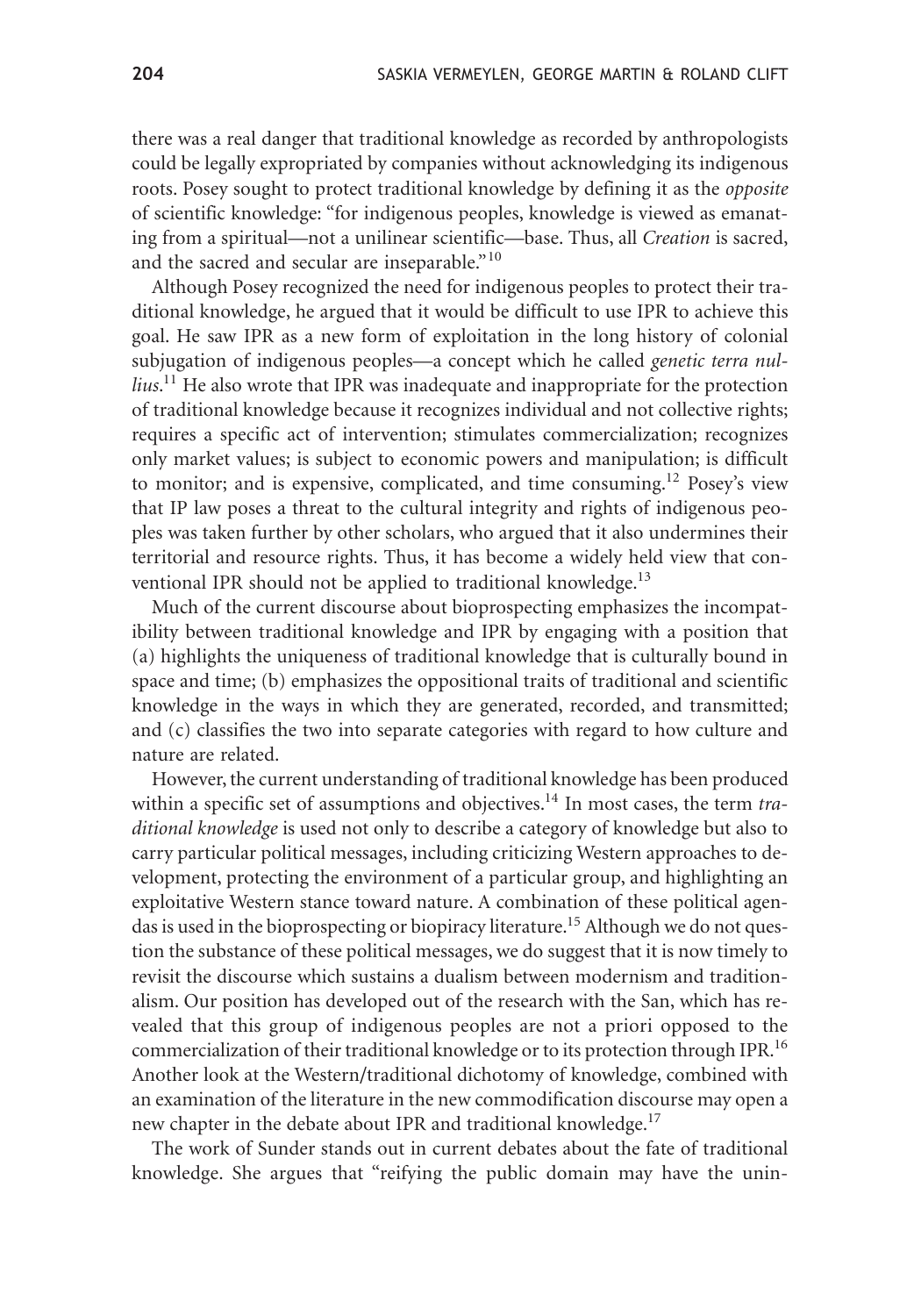tended effect of congealing traditional knowledge as the opposite of property, presenting poor peoples' knowledge as the raw material of innovation—ancient, static and *natural*—rather than as intellectual property—modern, dynamic, *scientific*, and *cultural invention*."<sup>18</sup> Following Sunder's logic, we argue that the initial academic emphasis on the uniqueness of traditional knowledge has become counter-productive, adding to a situation wherein it is increasingly problematic that indigenous peoples can protect their knowledge (with IPR).<sup>19</sup> Although this proposition is a reconfirmation of Sunder, we hope to further the debate by drawing attention to a social construction of science as local knowledge, and by questioning the extent to which science is uniquely dynamic, innovative, and evolving.

International institutions like the Convention on Biological diversity and the World Intellectual Property Organization (WIPO) promote definitions that stress oppositional knowledge systems. This has repercussions for another debate: how traditional knowledge should be protected to preserve biological and cultural diversity. Although historical and social studies recognize the fluidity and permeability of knowledge and the cultural hybridity of innovation, law reinforces cultural boundaries by locating traditional knowledge in a fixed time and space.<sup>20</sup> Both law and science strive to detach knowledge from its local, organic social base and fit it into categorical abstractions. Both underestimate how their common framing template—the Enlightenment—continues to influence them.

This dualistic thinking about scientific and traditional knowledge within the IPR framework—useful as opposed to useless, obvious as opposed to opaque, and innovative as opposed to static—has its roots in the Enlightenment. Revisiting the history of ideas is particularly relevant for an IPR audience. The contemporary strand of Enlightenment thinking—the modernist discourse—continues to have considerable influence, as exemplified by the approach taken in the rediscovery of traditional knowledge in conservationist and environmental discourses.

# MODERNIST AND POSTMODERNIST VIEWS OF TRADITIONAL KNOWLEDGE

As illustrated from Sillitoe's analysis of the literature, conventional wisdom usually depicts science as more rational, theoretical, and evidence-based in comparison to traditional knowledge.<sup>21</sup>

Whether or not there is substantive validity to these descriptive distinctions between indigenous and scientific knowledge, the typological method serves to exaggerate them, in much the same way that group stereotypes sharpen a few selected characteristics of human groups. Although it may be recognized that there is a diversity of knowledge traditions around the world, modern Western science is the epistemological standard.<sup>22</sup>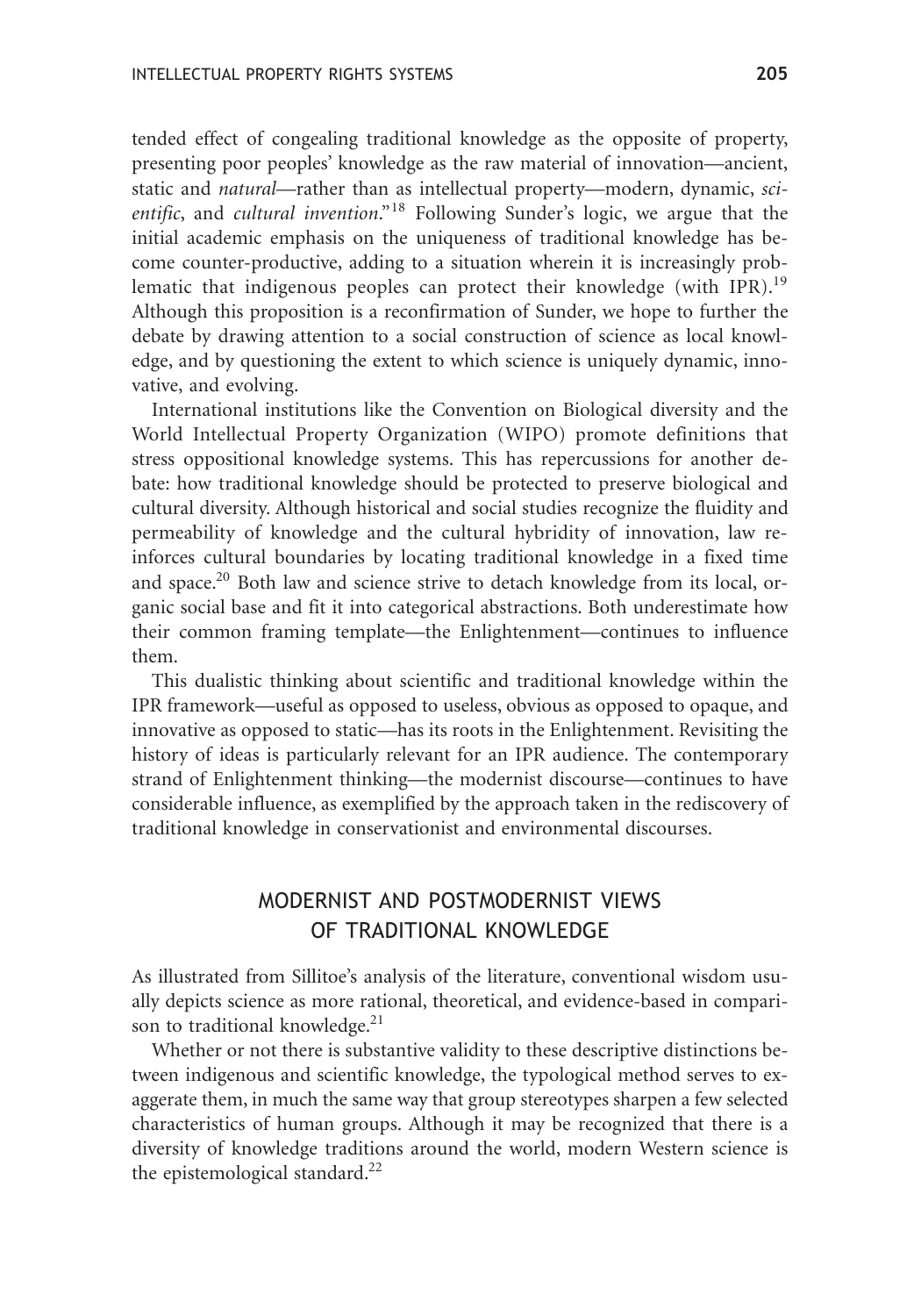| Subject                  | <b>Traditional Knowledge</b> | Scientific Knowledge |
|--------------------------|------------------------------|----------------------|
| Communication            | Oral                         | Written              |
|                          | Teaching through doing       | Didactic             |
| Dominant Mode of Thought | Intuitive                    | Analytical           |
| Characteristics          | Holistic                     | Reductionist         |
|                          | Subjective                   | Objective            |
|                          | Experiential                 | Positivist           |

Pottier argues it is the positivist view that knowledge is unitary and systematized, which explains why modern scientists regard their method as superior to traditional knowledge.<sup>23</sup> Other defining characteristics have been attributed to this positivist framework—that it emphasizes competition rather than cooperation, focuses on the individual rather than on the collective, and stresses regulation rather than responsibilities.<sup>24</sup>

During the Age of Reason knowledge production was deemed inefficient and overly based in subjective imageries. Experience was to be framed in a more mechanical, universal, and objective manner; and the emphasis in knowledge creation shifted towards the individual. The successes of Bacon, Descartes, and Newton offered a new way of producing knowledge, which was later tied to Hume's empiricism. Perceptions of individual scientists became increasingly important at the expense of community experiences in the process of knowledge production. In the quest for certitude, science—in this logical positivist form—separated itself from other forms of knowledge production.

This way of thinking about science had repercussions in the way society and politics were perceived. Locke and other Enlightenment thinkers universalized European society and its socioeconomic and political infrastructures by separating themselves from non-Europeans who were encountered in the spread of Western colonialism. Indigenous peoples were considered less advanced, and the Enlightenment assessed how far they were removed from achieving European civilization. The belief in the progress of humanity to a cosmopolitan and rational perfection gave Locke and company the authority to demean non-Europeans, who were at risk of being stuck in a lower state of development.<sup>25</sup>

Emergent social science was fully stamped with the Enlightenment worldview, because it developed a technocratic approach steeped in universal laws of behavior; "from then on, social science portrayed the study of a particular place as one that produced a deficient version of knowledge."<sup>26</sup> European civilization, through colonialism, universalized its assets, and linked its *raison d'être* to the purported inferiority of those outside it. A prime means by which this was accomplished was through systematically minimizing and distorting traditional knowledge.

The modern individual took form as opposed to its antithesis—the savage. "In order to define 'us' there must be a corresponding 'them' against 'we' come to rec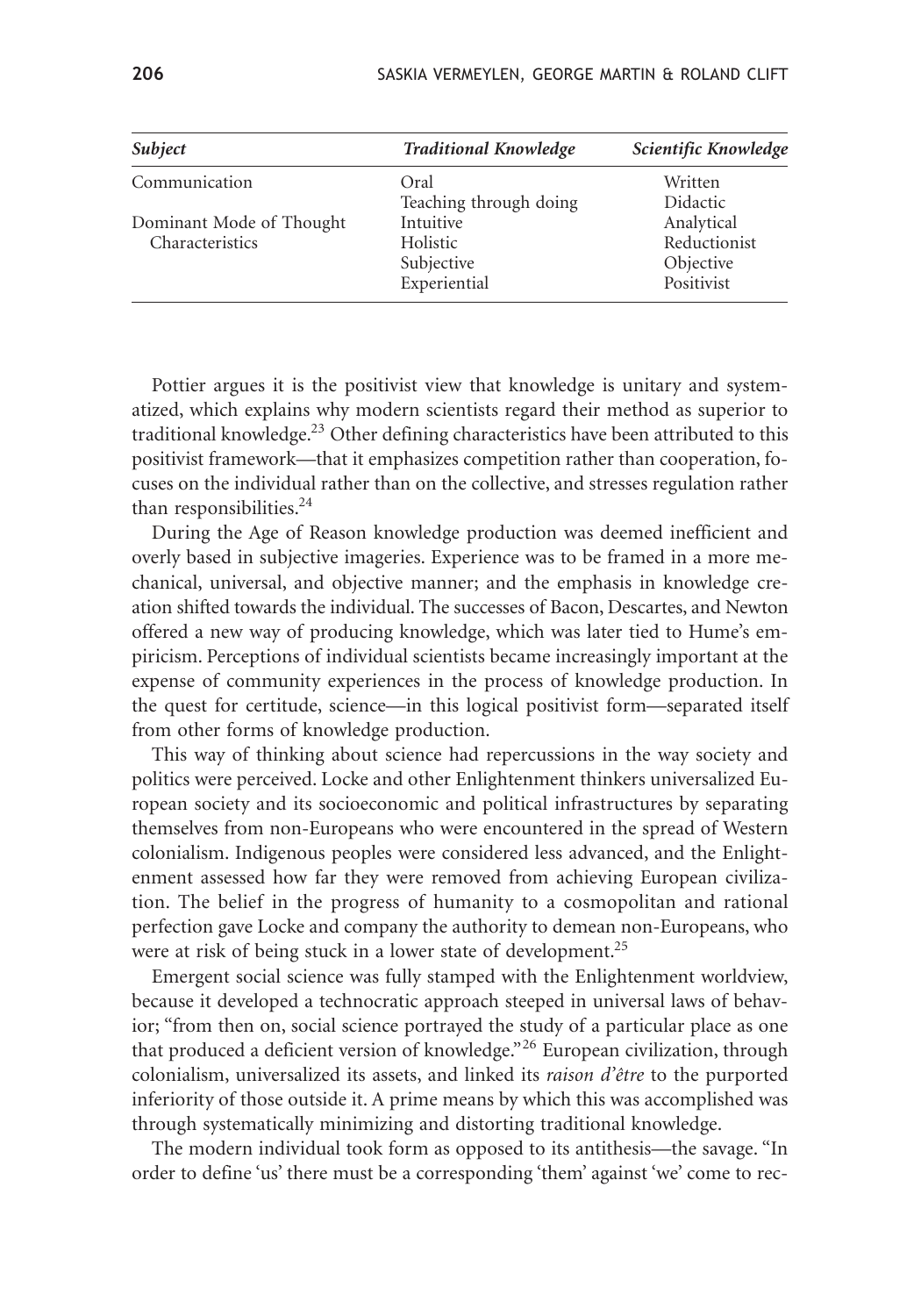ognise ourselves as different."<sup>27</sup> The Enlightenment embraced Plato's dualist epistemology wherein the mind gains true knowledge to the degree that it separates from the body. This was a basis for a theoretical paradigm in which knowledge of the truth depended on a separation from its opposite.<sup>28</sup> The process of creating a universal modernity could be achieved only when the savage was included but circumscribed as well. The indigenous were destined to perpetually strive for the status of the modern and were denied any alternative status on the basis of their intrinsic difference. Thus, modernity's ordered and deterministic worldview emerged in its opposition to the spontaneity and mimetic responsiveness of tradition.

Although the colonial conquest was built on the economic, political, and social dispossession of non-Western cultures, it also resulted in an epistemic erosion for these cultures. Most modern scientists shared the racist views of the European colonialists. The father of modern Western science, Bacon, conceptualized modern science as the "production of facts that were useful for the effective conquering of the physical universe, alien cultures, alien peoples, and alternative knowledge systems."<sup>29</sup> Bacon rejected all previous scientific traditions and imposed a new form of scientific knowledge that was equated with power and domination. The concept of knowledge as power meant for Bacon that with proper science it was possible for the "European white man" to manipulate nature to maximize a material exploitation of the natural world.<sup>30</sup>

Thus, from the outset the Enlightenment and its modernist project were steeped in a dualist discourse: preaching enlightenment, scientific rationality, and humanism but at the same time practicing violence and irrationality. How does modernist dualism relate to postmodernist views of traditional knowledge?

Postmodernism shares some of the methods of modernism but its substance is different. "We Westerners are absolutely different from Others!" is the moderns' victory cry, or protracted lament.<sup>31</sup> This great divide continues to obsess. The savage has become the other and is now used to highlight how it once was for Western societies, a process labelled as "a lament of falsely re-collective nostalgia for some lost sense of spiritualism, family, place [and] unity."<sup>32</sup> This sort of thinking is found in the conservationist discourse in which indigenous peoples are portrayed as existing in harmony with a pristine world. It is assumed, because indigenous peoples now have, and have had in the past, a relatively small ecological affect, that they are in harmony with nature. This has been called the "myth of ecological wisdom" by Milton. $33$  The reality is that indigenous peoples have always altered their environments, including extinguishing species—that their small ecological footprints have been in part the product of low populations.

There is a danger that such an idealized authenticity, for which postmodernity longs, imposes an unjustifiable burden on indigenous peoples: *re-traditionalism*. Although it mirrors outside expectations, it also inhibits the capacity to recreate a sustainable society from within. An example of re-traditionalization is the Khwe San revival of hunting. Even though hunting is forbidden by the game park status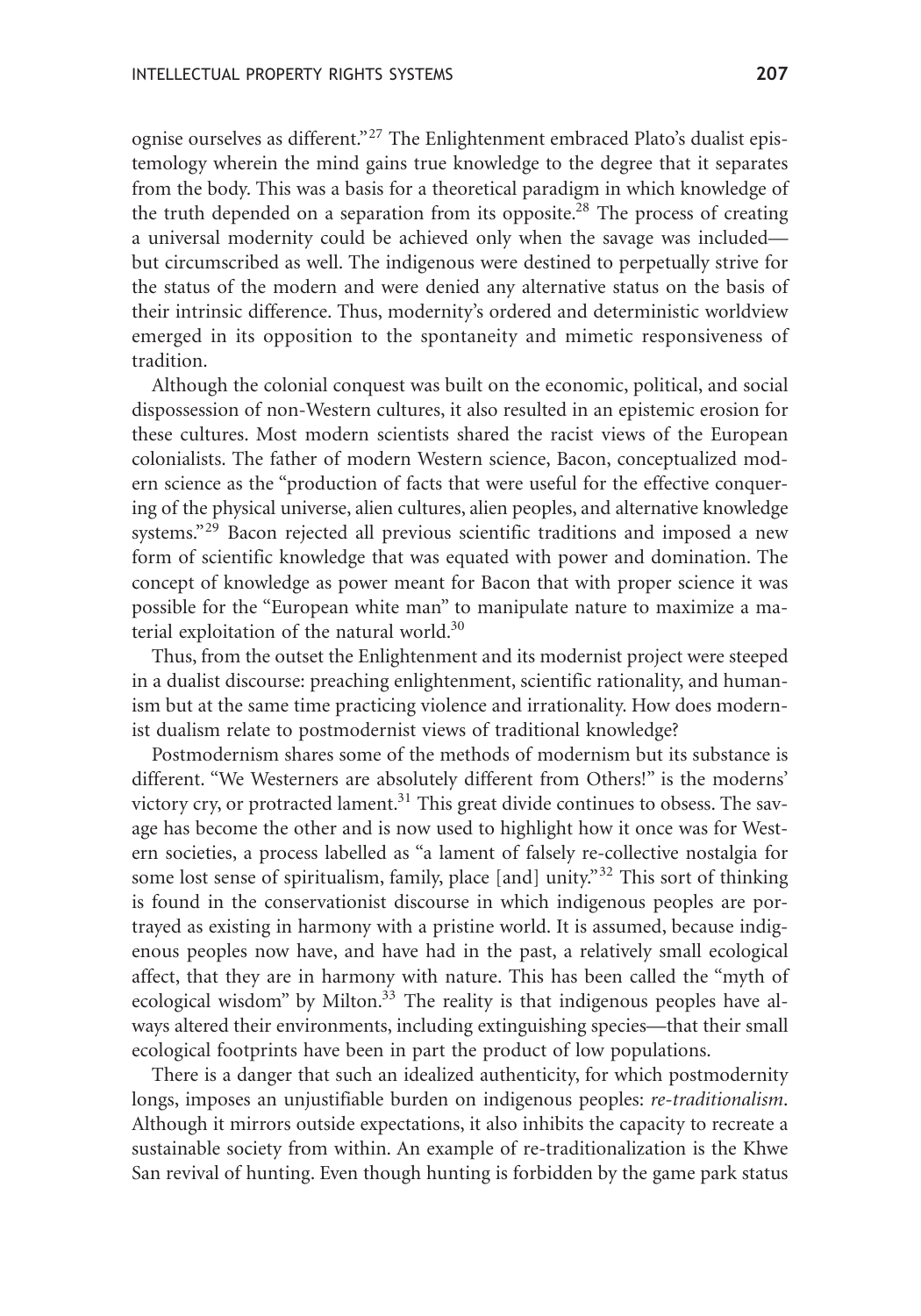of their West Caprivi (Namibia) homeland, the Khwe emphasize the importance of hunting with bow and arrow as a main feature of their heritage. This may be a disservice to their efforts to preserve their society and knowledge in the new world in which they now live. There is a risk that the Khwe will become occupants of an indigenous theme park, rather than of the post–hunter-gatherer world that surrounds them. Like the Khwe, many indigenous peoples now live in dramatically changed circumstances.<sup>34</sup>

In summary, both modernist and postmodernist views tend to rely on a categorical partition of indigenous knowledge. In science, it often is seen only as a resource of testable data. In the alternative *noble-other* vision, it is seen through a *back to the future* lens. The result is that, despite the fact that most indigenous peoples live in a *present* far from their hunter-gatherer days, to establish their case for sustainability they are compelled to choose between two paths, both defined by outsiders: modernist in which they are backward or postmodernist in which they are forward.<sup>35</sup>

Such expectations reinforce the indigenous/scientific knowledge dualism. Practical scientists use the dualism to get an argument across that science trumps traditional knowledge. Simultaneously, idealistic conservationists use a dualism to promote a romanticized version of indigenous lifestyles. The emphasis on differences inhibits a search for potentially useful similarities and synchronicities in the two knowledge systems.<sup>36</sup>

Berkes suggests that the continued referral to two distinct knowledges—one abstract and the other concrete—can be traced to the writings of Weber and Nietzsche.<sup>37</sup> This system-of-knowledge analysis emphasizes that traditional knowledge is characterized by its embeddedness in local milieu; boundedness in space and time; sense of community; and lack of separation between nature and culture, between subject and object. These features contrast with Western scientific knowledge, which is characterized by disembeddedness; universalism; individualism; and nature-culture, subject-object dualisms. Today, Western cultural and natural preservationists wish to see exotic peoples preserved as idealized, superior cultures that live in harmony with nature.

### A FALSE DICHOTOMY?

Thus, many outsiders, both modernist and postmodernist in outlook, differentiate between indigenous and scientific knowledge in such a way that the two are pictured only in essentialized forms; the former being organic, holistic, intuitive, local, practical and egalitarian, and the latter being rationalistic, reductionist, theoretical, abstract and objectively verifiable.<sup>38</sup> Although it must be acknowledged that there are numerous substantial differences between the two approaches, there remains the question of whether or not these differences compose a dichotomy that accurately describes reality—and is therefore useful. Some argue that even the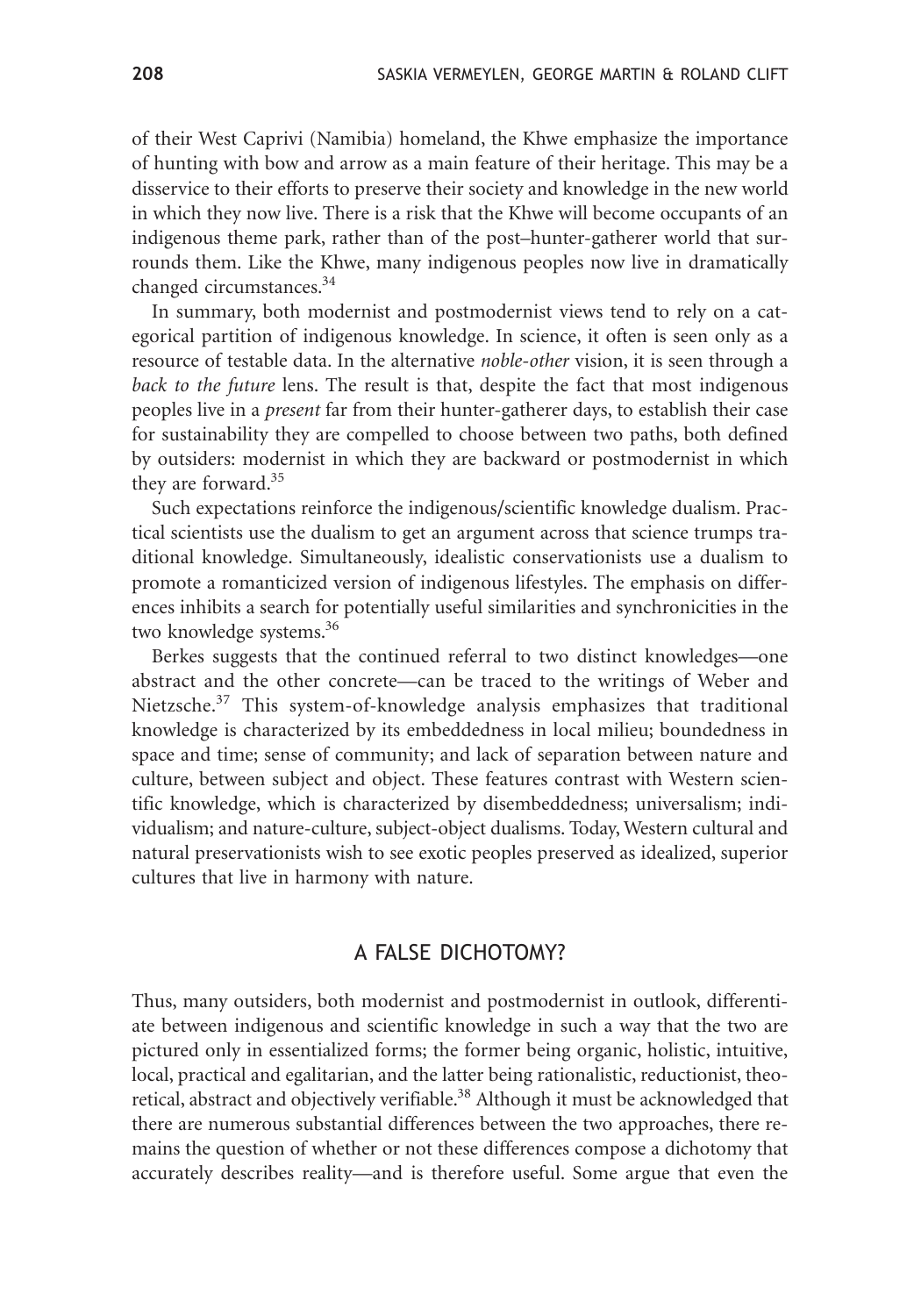bedrock polarities, between oral and written, fixed and flexible, particular and universal, are too simplistic.<sup>39</sup>

Emphasizing that traditional knowledge is incompatible with science diverts us from the task at hand. Ellen argues for an integrated approach that incorporates both to preserve traditional knowledge.<sup>40</sup> Another analyst points to what is missed in technocratic approaches: "Technocratic arrogance does not recognize that biodiversity will not survive without the co-evolving human diversity that is particular to place, which also includes linguistic diversity, diversity in food and medicinal systems, and even in the ways we see how culture and nature intermingle.<sup>"41</sup>

Ironically, science owes its existence to traditional knowledge. Western science's birth is usually traced back to the scientific revolution that began in seventeenthcentury Europe, but it did not emerge de novo. It was built on existing folk knowledge, from Europe and (later) its colonies. Thus, horticulture grew out to botany, alchemy grew out to chemistry, and practical mechanics grew out to physics. The practice of codifying folk knowledge continued into the nineteenth century and led to work that, although presented as Western science, resulted from earlier practices rooted in traditional knowledge. $42$ 

Only in the early twentieth-century, when folk knowledge was sufficiently absorbed into science, was it rejected on the grounds that it was inferior. However, the historical fact that traditional knowledge is part of what is now labelled modern or Western science makes it awkward to continue to draw boundaries between them. Indigenous peoples today can rightfully claim that their knowledge is, in an organic sense, already part of science.<sup>43</sup>

Scientific and traditional knowledge are not only connected through historical practices, they also share a framework of assumptions about how the world is constructed and how people relate to the world. Human beings, in their perceptions and representations of nature, distinguish between empirical facts and the symbolic and mythical values attached to them. Cultures blur the borders between the objective and the subjective. However, within science a separation between its subjective and technical aspects has been introduced to promote an objective rationality. Nevertheless, science, like any other knowledge system, springs from and protects the interests of a particular culture. Thus, scientists conform to an institutionalized model, which is exemplified through practices such as specialist terminology, taxonomic nomenclature, methodological protocols, specialist journals, and so forth. Science and scientific knowledge also serve particular economic and political interests. This is not to argue that they are contaminated so much as it is to argue that they are socially embedded. Scientific knowledge is, like traditional knowledge, a social and cultural as well as a technical practice. Indeed, there is an extensive literature within science itself, which details its social dimensions and underpinnings—that of the social construction of science.<sup>44</sup>

Although the formats of indigenous and scientific knowledge may differ (e.g., story telling versus academic publications), the concept of knowledge as a social practice is just as relevant for science as it is for traditional knowledge. This means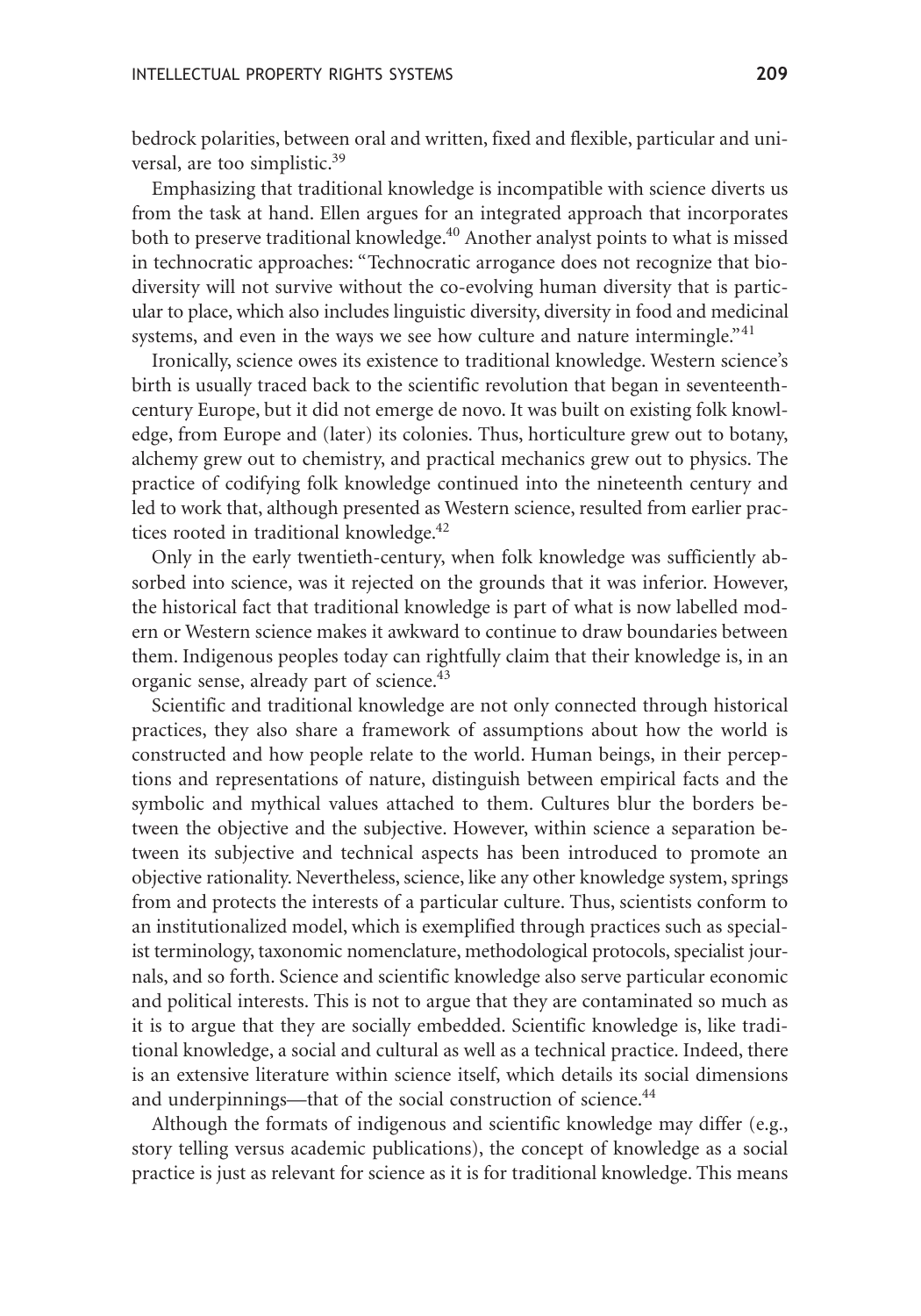that, in the words of Ravetz, "the deepest problems in the understanding of science are social rather than epistemological."<sup>45</sup> He argues that in fact science embodies a fundamental paradox between being an enterprise requiring a creative, personal, and subjective craft, on the one hand, and being an objective, impersonal, and data-manufacturing factory, on the other.

Acceptance of the idea that all knowledge is socially produced softens the dualism between indigenous and scientific knowledge. Instead of existing within totalizing binary poles, indigenous and scientific knowledge can be more usefully placed on a continuum, in which at least some differences are not absolute but relative. Such an approach might be rooted in studies of particular social practices that are the basis of the differing knowledge systems.<sup>46</sup>

Feminist analyses contribute to the contemporary critique of an idealized science, as noted by Feldman and Welsh: "[G]reater attention to the nuances posed by feminist perspective can challenge some of the assumptions of a positivist framework [of science], particularly the tendency towards dualist thinking."<sup>47</sup> Much of the feminist critique of a pure science is based in its earlier critique of the essentialist dichotomy of male–female. Indeed, it has become a commonplace realization that the indigenous and the feminine have been portrayed by a hegemonic scientific-masculine culture as sharing similar characteristics (e.g., being intuitive and subjective).

Scholars engaging feminist theory argue that the oversimplified rhetoric of indigenous versus scientific knowledge fails to address underlying asymmetries of power—that a distorted power relationship can be held responsible for the continued marginalization of indigenous peoples and the subordination of their knowledge systems. Ultimately, the continued existence of indigenous knowledge and the societies they underpin depends on the outcome of the confrontation between the powerful and the powerless. The question has been framed by Davis: "Can massive cultural appropriation of the intangible cultural heritage of indigenous peoples be treated as an autonomous issue, or does it follow more or less inevitably from the power difference between small-scale societies and the world's industrial giants?"<sup>48</sup>

What is needed is to "find ways to give a voice to local knowledges without smothering them in totalising theories."<sup>49</sup> The fact is that all knowledge systems are shadowed and even fragmented by power relations, involving differences of class and race as well as of gender. This has been analyzed as "knowledge politics" by Stehr.<sup>50</sup> The essence of knowledge politics lies in strategic efforts to move the social control of knowledge into the cultural, economic, and political center of society, where the main concern then becomes the generation of rules and sanctions to subsume knowledge within property relations.

Totalizing definitions of traditional knowledge are often linked to the distinctiveness of its temporal borders and spatial contexts. However, it is not stationary or unchanging. Instead, it is syncretic and dynamic, continuously influenced by outside ideas.<sup>51</sup> Traditional knowledge interfaces with other knowledge systems,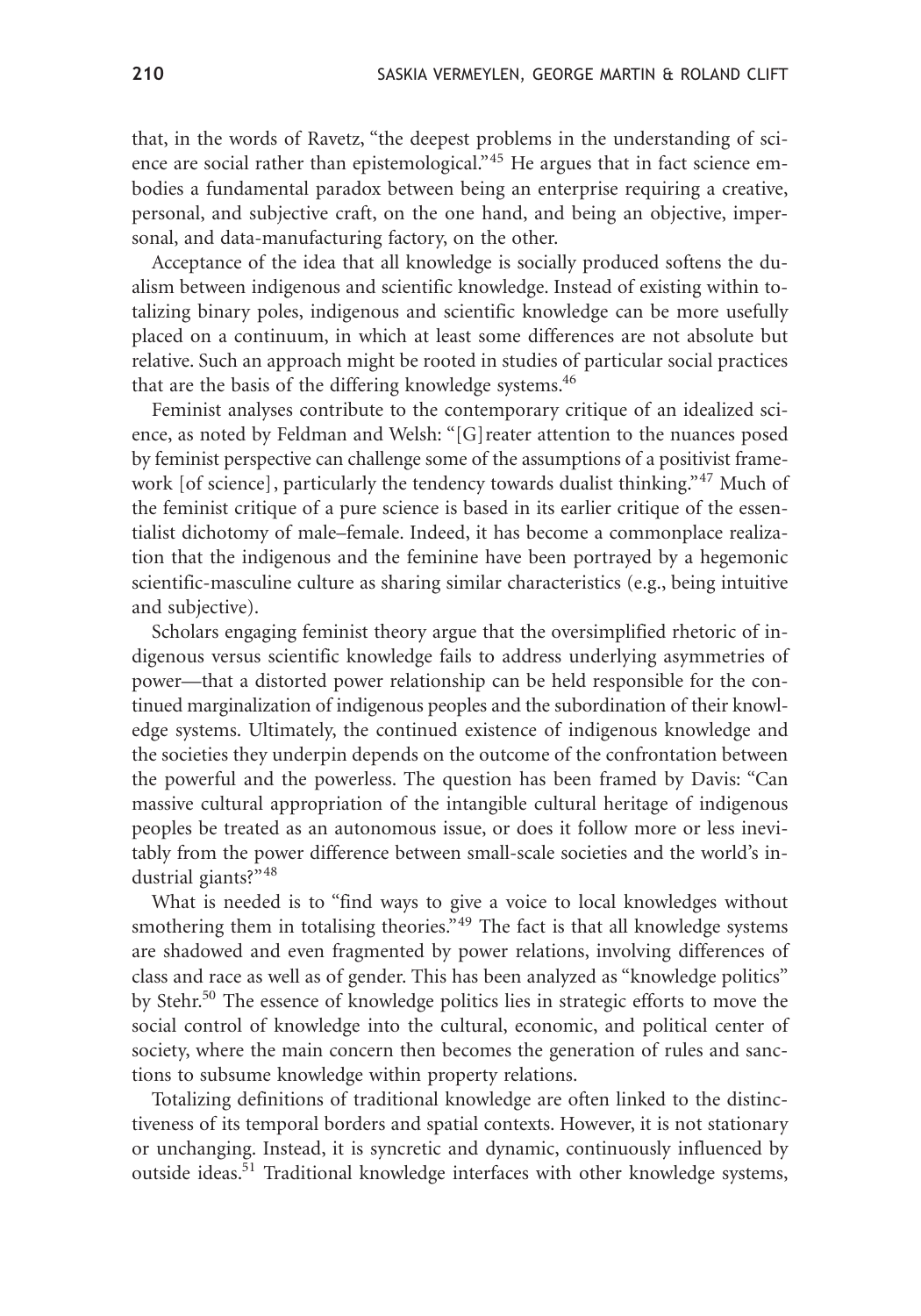while at the same time it is socially and culturally embedded. Neither indigenous nor scientific knowledge exist in a silo; both have been transformed through mutual exchanges since at least the fifteenth century.

Arguments to the effect that indigenous peoples are still living in the past and are unable to incorporate new challenges and situations into their knowledge systems can be challenged. For example, most of the indigenous communities that dealt with colonialism were able to survive, however marginally, and they had to have flexible as well as tenacious knowledge systems to do so. In this sense, indigeneity has more to do with its encounter with modernity—through the institutions of the state, capital, science, and property—than with timeless and locally bounded identities. Notions of embodiment, location, and history are an antidote to such essentialism.<sup>52</sup> Understanding any knowledge production, whether scientific or indigenous, requires an appreciation of the value of historically framed and situated experiences.

For scholarly disciplines such as STS, the fundamental basis for thinking about science is that theories, observations, institutions, methods, machines, and networks are socially shaped in one way or another. We suggest that by accepting this episteme it becomes easier to put traditional knowledge on a par with scientific knowledge. The approach of examining science as an active process of social construction, in which a variety of actors build a heterogeneous network of relations to make their theories and devices, allows for a questioning of the conventional narrative of Western scientific truth.<sup>53</sup> The fact that traditional knowledge is as innovative as scientific knowledge is already acknowledged in the literature.<sup>54</sup>

As we have tried to demonstrate by engaging a critique of the Enlightenment, the narrative of science has always been part of the general culture of society. The scientific revolution's abstract and positivist epistemology was just as much a part of the colonialist era as was the conquest of *vacant* land. In considering science as such a set of situated practices it becomes easier to decenter it and to develop a more comprehensive framework in which all knowledge systems can be recognized and protected—*for what they are*. 55

### LOCAL KNOWLEDGE

Rouse proposes that any knowledge, from an epistemological and political perspective, should be defined as a field of practical skills and activities, and questions the conventional view of science as consistent and coherent. Instead, he argues that science is a *local knowledge* "embedded in the ability to employ concrete exemplars in the absence of agreed-upon interpretations of them; science is not dependent upon the particular developments of theoretical explanations [but depends] on the importance of locally, materially, and socially situated skills and practices for all understanding and interpretation."<sup>56</sup>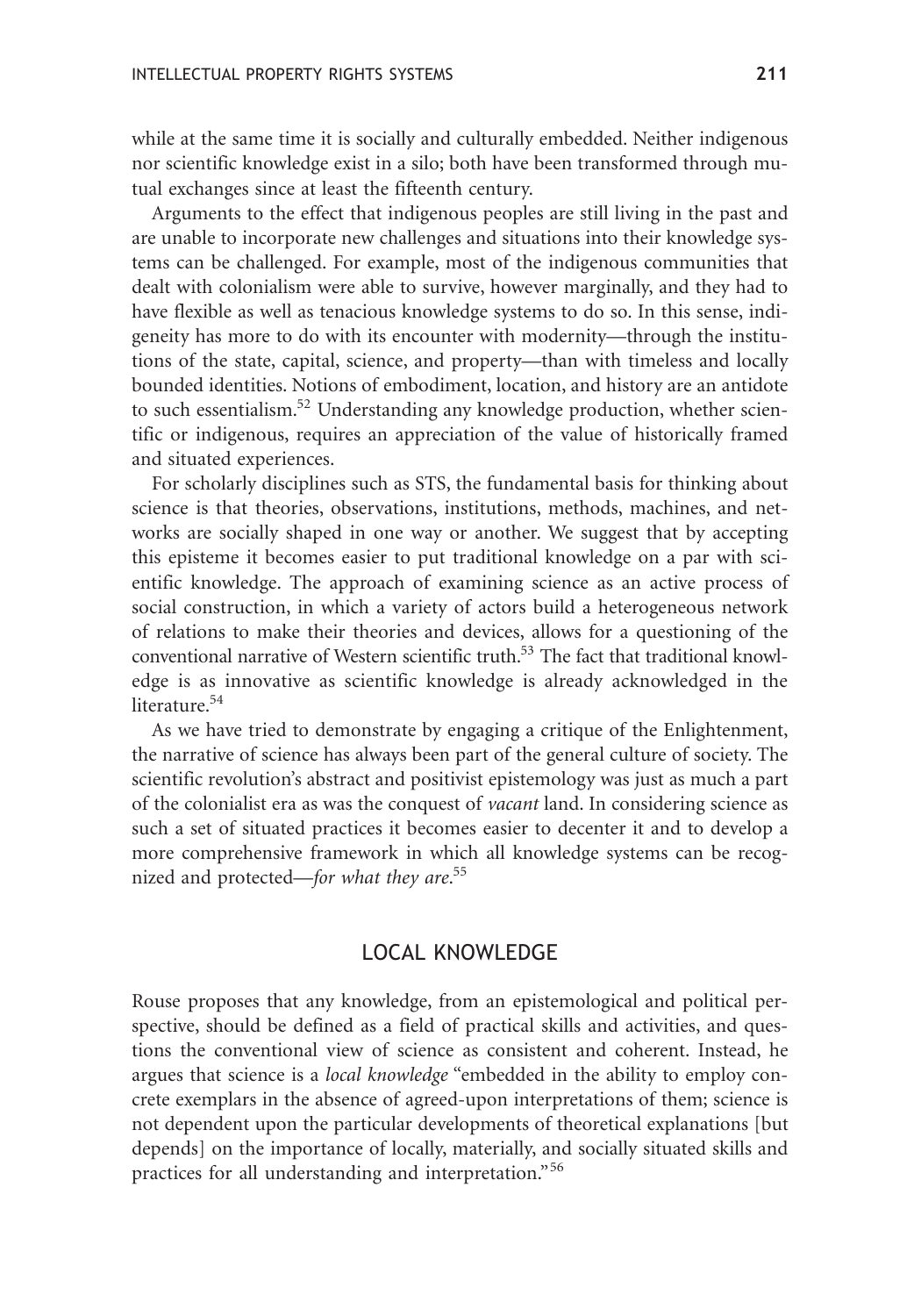Rouse posits that scientific research cannot and should not become disentangled from "one's involved, skilful craft knowledge of a field of objects and practices or from one's practical needs."<sup>57</sup> He refers to Heidegger's idea that the interpretation of opportunities in scientific research requires *Vorhabe* and *Vorsicht*, the understanding of which is locally situated in that it refers to a particular configuration of persons, skills, equipment, and so forth. For Rouse, science is an activity that takes place against a backdrop of localized practices supported by acquired skills, practices, and equipment (including theoretical models), rather than an exercise in systemized theorizing.

As such, knowledge is a space in which linkages and then assemblages are established. A variety of components—people, skills, knowledge—are linked by social strategies through which a local space is created where knowledge can flourish. The innovative aspect of knowledge does not lie in the unique substance of technoscientific knowledge but rather in the innovative assemblage of different knowledge producers who may operate in different spaces. Assemblage is a term Turnbull borrowed from Deleuze and Guattari, who use it to identify the connection of a wide variety of components which at first sight seem to be incompatible.<sup>58</sup> We extend Turnbull's argument that knowledge production is essentially a local process by suggesting that such an explicit focus on *localness* allows for a bridging of cross-cultural knowledge systems.59 This localness is a proximity or community of praxis and is not geographically limited.

When the cultural uniqueness of traditional knowledge and the innovative quality of scientific knowledge are emphasized, the two cannot be compared, let alone bridged. In STS discourse, science is—just like traditional knowledge—steeped in culture and social processes. Thus, the defining characters of both scientific and traditional knowledge can be reduced to a local knowledge space. As Turnbull argues, through such a reduction, it is easier to "assemble" different knowledge spaces to create a third space: what he calls *trust*. <sup>60</sup> This third space is relevant when the process of knowledge production begins in traditional knowledge and is developed in scientific knowledge.

It is precisely at this point of creating a third knowledge space that we suggest IPR can play a significant role. For local knowledge spaces to move in place and time (i.e., from their local site and time of production to other places and times), a framework is needed. Such a framework should allow for the free movement of knowledge spaces without powerful restrictions—power in the Foucauldian sense. For knowledge to become mobile, its producers must have room in which to deploy a variety of social strategies and technical devices for establishing a network of connections. This assemblage, providing for a safe movement of knowledge, could be framed through IPR. We elaborate this point with the example of *hoodia*.

According to our suggestion, it would be erroneous to mark any knowledge related to *hoodia* as either traditional or scientific. Whether it is consumed in its natural setting in the Kalahari or in a laboratory in Pretoria, its appetite-suppressing and thirst-quenching properties remain the same. Although the San refer to *hoodia*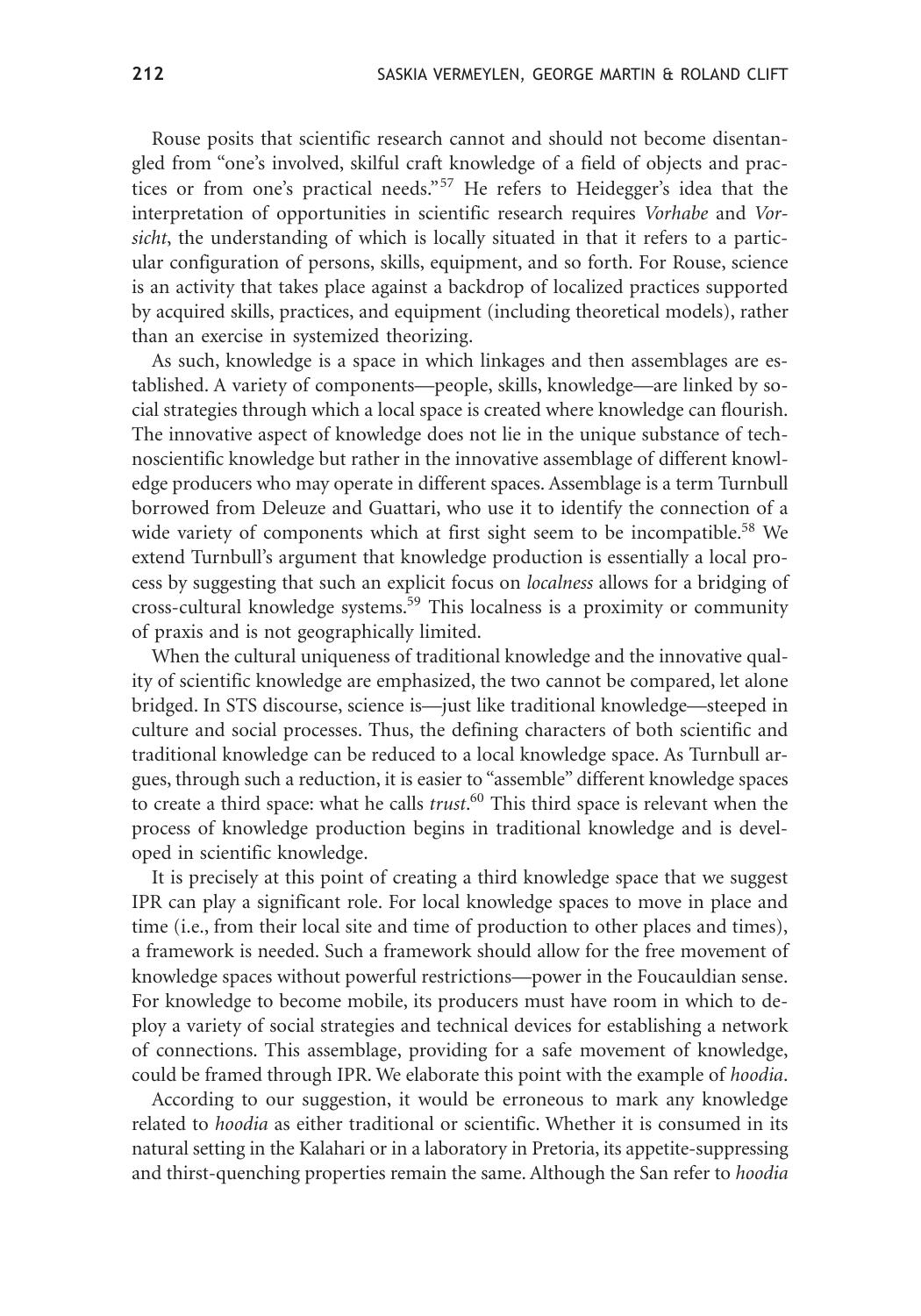as their "life force" and the Council for Scientific and Industrial Research (CSIR) technicians call it the "P57 molecule," both are referring to the same qualities of the same flora. This illustrates that the dualism between traditional and scientific knowledge can come down to what Latour calls *articulation*, a difference in language, or as we have described, two local knowledge spaces.

The difference between traditional and scientific knowledge lies in the "notion of the articulated propositions."<sup>61</sup> Although P57 relates to the articulation of appetite suppression, *hoodia* relates to the articulation of life force. However, in the current IPR model only the articulation of P57 fulfils the criteria of being innovative and is protected by law. *Hoodia* as life force is what Sunder calls "raw material" and it is not protected.<sup>62</sup> We suggest that *hoodia* as a local knowledge space of life force and *hoodia* as a local knowledge space of P57 can be linked and assembled. In this respect we argue that the defining character allowing knowledge to be patented should not be the innovation of scientific practices (*miracle molecules*) but the creation of a third space of trust that provides legal recognition (through IPR) for the historical creation of innovation across local knowledge spaces. Such a third space for knowledge can cover the entire process of production and consumption, from plants in nature to pills in pharmacies.

#### CONCLUSION

Sunder has proposed to shift poor people's knowledge from being a subject of IP to an object of IP by emphasizing the innovative aspect of traditional knowledge, putting it on a par with scientific knowledge.<sup>63</sup> We propose an additional shift: to define both traditional and scientific knowledge as local knowledge, with both acting as agents of IP. In this sense IPR could become a legal knowledge space that recognizes and encourages the connection of a multitude of local knowledge spaces. This legal knowledge space must be characterized by trust (justice) to facilitate the movement of local knowledge between different places and times.

Thus far it has been argued that traditional knowledge is just as innovative and evolving as scientific knowledge, and therefore compatible with current IPR requirements. We suggest that the idea of the innovation of science is a descendent of a dualistic Enlightenment. In positing scientific knowledge as another form of local knowledge, traditional knowledge can lose its inferior status. The act of assemblage between different local knowledge spaces is the innovation. Intellectual property rights could become a mechanism that frames the full life cycle of innovation, instead of simply validating its last stage (i.e., the technoscientific one). If the last stage results in a marketable commodity, its owners are the assemblage of local knowledge spaces that produced it, not just the pharmaceutical companies that claim its IPR.

A focus on local knowledge allows for recognition that it is heterogeneous, that it is part of an interconnected world and tied to scientific and technical networks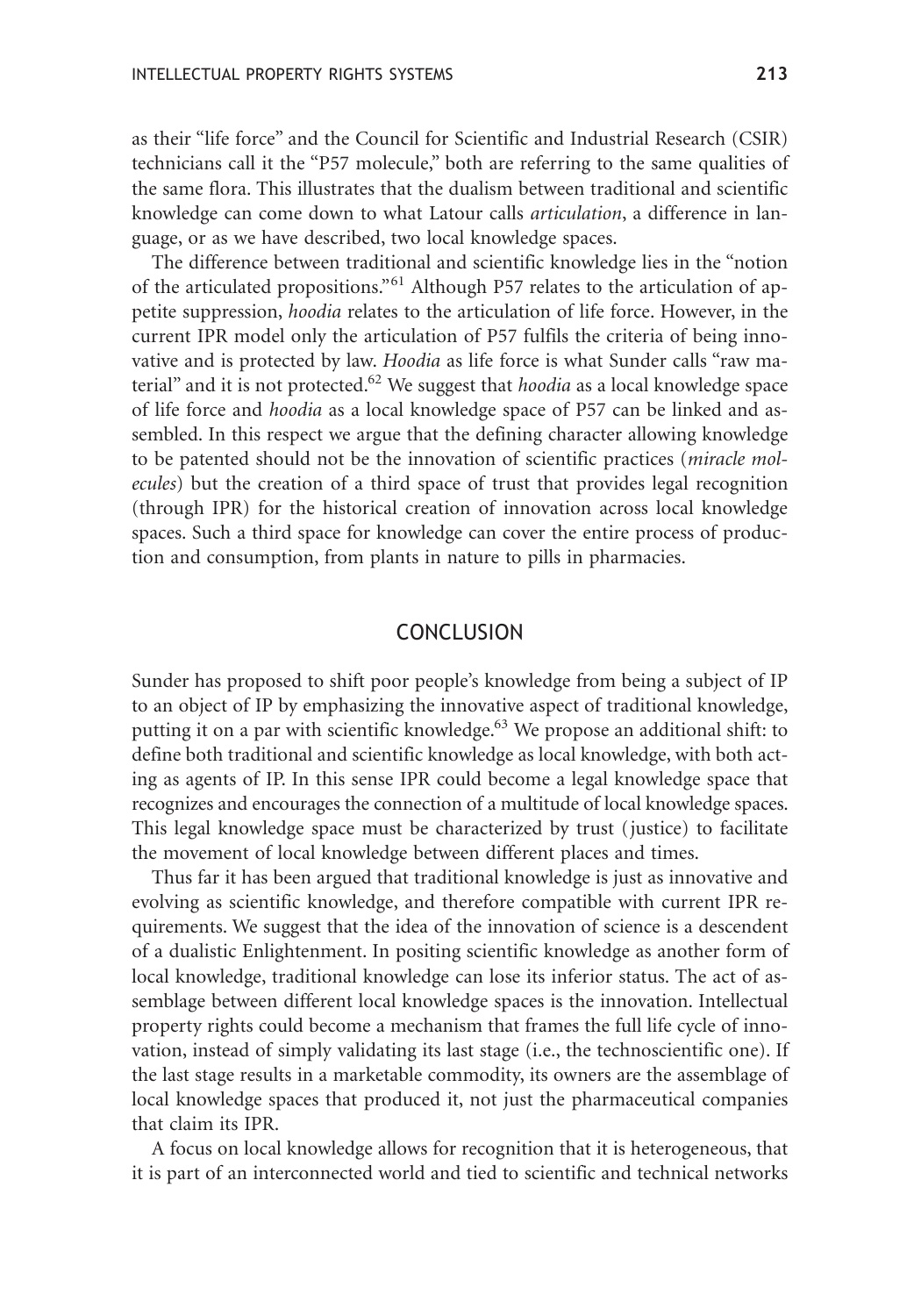through which it interacts. $64$  Through such interaction, it is possible that knowledge can be simultaneously and dynamically situated in the local and the global, the historic and the contemporary, the cultural and the legal.

The contemporary lives of most indigenous peoples are a far cry from an idealized past. Imposing unrealistic definitions of an authentic indigeneity not only distorts their present reality but constrains their social, economic, and political capabilities. Ultimately, the debate about what is traditional knowledge and how it differs from scientific knowledge is as much rhetorical as it is substantive; and it diverts attention away from more important issues at stake, including the sustainability of indigenous peoples and their knowledge and the potentially valuable contribution of each to sustaining global biological and cultural diversity.

By reducing differences between indigenous and scientific knowledge to a binary opposition of superiority-inferiority, possible fundamental areas of compatibility are ignored. Instead of marking any piece of knowledge as exclusively indigenous or scientific, it makes more sense to assume that knowledge has different logics and horizons, depending on the interests it serves or the manner in which it is generated. Polarities can promote hierarchy and rigidity, whereas assemblages can further equity and flexibility. The present polarity between indigenous and scientific knowledge does little to protect or enhance traditional knowledge, which faces a range of threats, including corporate expropriation, theme park caricature, and extinction.

How might such an approach impact indigenous peoples? The San are an illustrative case. Although most are now poor farm workers, their knowledge of local nature can still be a valuable resource for them. In addition to serving to sustain their evolving culture, this knowledge could be leveraged in negotiations with outsiders interested in profiting from it, applying it to sustainability projects, or preserving it. In addition, formal recognition of the San claim to a local knowledge space will help them sustain its related social practices, including collective sharing. However, the principal point would be to treat them as potential partners in an assemblage of knowledge. This would serve to legitimize them and contribute to their efforts to move out from under domination by the Europeans and Africans who historically subjugated, and continue to dominate, them. Of course such a shift would present a significant challenge to national governments, as well as to the international IPR regime.

The concept of traditional knowledge limits knowledge to traditional land where the San lived in the past. However, they have been resettled to land where there are other ecosystems and where they have developed a new knowledge base for local biota. A major value of the concept of local knowledge space to resettled indigenous peoples is that it links knowledge to their new lands. Although traditional knowledge ties knowledge to traditional places (or historical homelands), local knowledge space ties it to local places (or present homelands).

Local knowledge space also allows for recognition that different ethnic groups living on the same land can share rights over it. In areas where different ethnic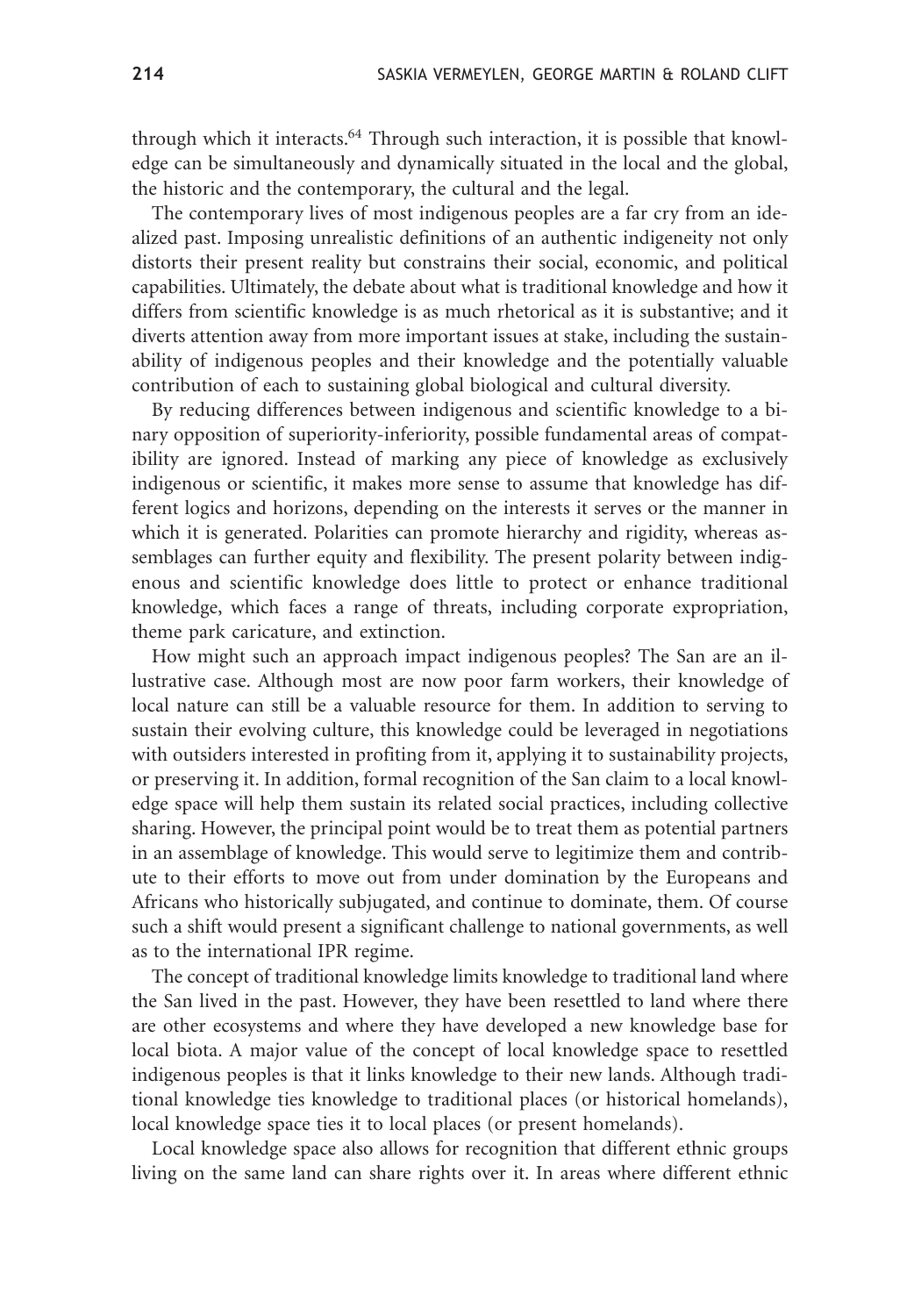groups have been exchanging local knowledge for generations, it does not seem just that only one group is designated as its sole custodian, with exclusive ownership rights. The concept of local knowledge argues for a *bundle* of land and knowledge rights, in which the focus is on sharing through the negotiation of access and usage rights.

Focusing on the local will also facilitate the (re)discovery of a living law. The sources of law that regulate IPR are found on library shelves as well as in local practices and local stories. Incorporating these local practices into a global script is the challenge. However, as argued throughout this article, by unpacking the assumptions made about traditional and scientific knowledge systems, the gap between the global and the local, *us* and *them*, may be bridgeable. Without such bridging, traditional knowledge's fate remains problematic.

#### **ENDNOTES**

1. See Ellen and Harris, in *Indigenous Environmental Knowledge*; Pottier, "Negotiating Local Knowledge;" Blakeney, "The Protection of Traditional Knowledge"; Berkes, Colding, and Folke, "Rediscovery of Traditional Ecological Knowledge"; and Escobar, "Whose Knowledge, Whose Nature?"

2. See Brown, "Heritage Trouble," and Mulligan, "For Whose Benefit?"

3. See Ravetz, *Scientific Knowledge and Its Social Problems*; Sillitoe, "Globalising Indigenous Knowledge"; Sillitoe, "Participant Observation; and Hess, *Science & Technology*; Hess, *Science Studies*; Golinski, *Making Natural Knowledge*; Knorr-Cetina, *Epistemic Cultures*; Turnbull, "Reframing Science"; Turnbull, "Local Knowledge and Comparative Scientific Traditions"; Rouse, *Knowledge and Power*; Knorr-Cetina and Mulkay, "Emerging Principles in Social Studies of Science"; and Harding, *Science and Social Inequality*.

4. For information on the Hoodia benefit-sharing agreement, see Vermeylen, "Contextualising 'Fair' and 'Equitable'" and Wynberg, "Rhetoric, Realism and Benefit Sharing."

5. See Sillitoe, "Participant Observation."

6. For example, WIPO, the Convention on Biological Diversity, and the Trade Related Aspects of Intellectual Property Rights under the General Agreements on Tariffs and Trade.

7. See Leistner, "Traditional Knowledge."

8. See Dutfield*, Intellectual Property Rights*.

9. For an overview of all the work Posey has done in this area, see Posey, *Indigenous Knowledge and Ethics*.

10. See Posey, "Upsetting the Sacred Balance," 28.

11. See Posey, "Upsetting the Sacred Balance," 32.

12. See Posey, "Commodification of the Sacred"; and Posey and Dutfield, *Beyond Intellectual Property*.

13. See Simpson, *Indigenous Heritage*; Simpson and Jackson, "Effective Protection"; Hayden, *When Nature Goes Public*; Greene, "Intellectual Property, Resources, or Territority?"; Greene, "Indigenous People Incorporated?"; Tucker, "Land, Tenure Systems"; Berman, "As Long as the Grass Grows"; Riley, "The Amerindian Rights Movement"; Solomon, "Intellectual Property Rights"; Gibson, *Community Resources*; Pretorius, "TRIPS and Developing Countries."

14. See Antweiler, "Local Knowledge Research Methods."

15. See Shiva, *Biopiracy: The Plunder of Nature*, and Shiva, *Protect or Plunder?*

16. See Vermeylen, *Between Law and Lore*.

17. See Sunder, "The Invention of Traditional Knowledge," and Sunder, "Property in Personhood." For more details on the new commodification debate, see the edited volume by Ertman and Williams, *Rethinking Commodification*.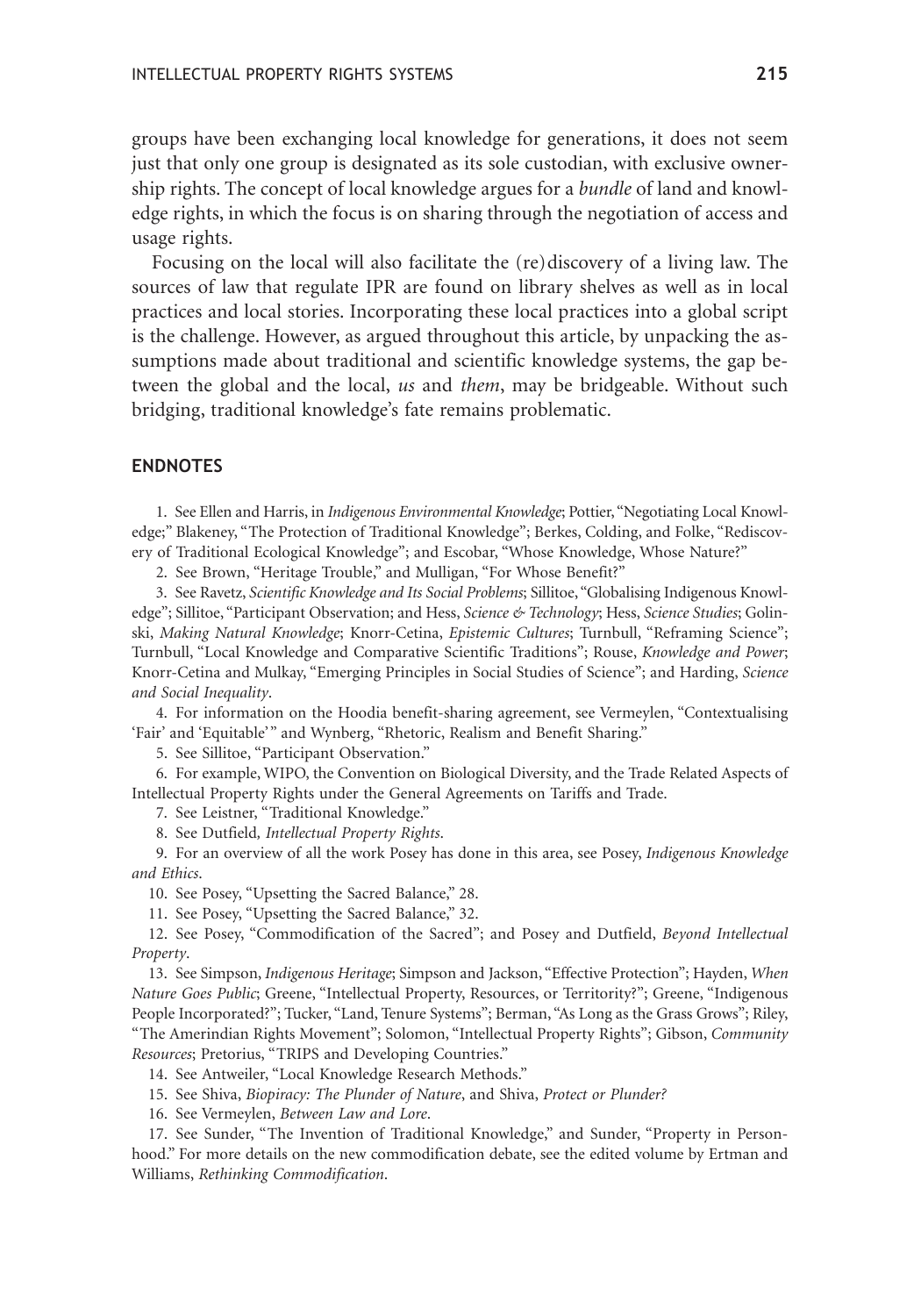18. See Sunder, "The Invention of Traditional Knowledge," 100.

19. See Sunder, "The Invention of Traditional Knowledge."

20. See Martin and Vermeylen, "Intellectual Property, Indigenous Knowledge."

21. See Sillitoe, "Globalising Indigenous Knowledge," and Sillitoe, "Participant Observation."

22. Turnbull, "Reframing Science."

23. See Pottier, "Negotiating Local Knowledge."

24. See Smith, "Protecting and Respecting Indigenous Knowledge."

25. Whitton, "Herder's Critique."

26. See Curry and McGuire, *Community on Land*, 33.

27. Shore, cited in Fitzpatrick, *Modernism and the Grounds of Law*, 63.

28. Mire, "The Genealogy of Witchcraft."

29. Mire, "The Genealogy of Witchcraft," 88.

30. Mire, "The Genealogy of Witchcraft."

31. Latour, *We Have Never Been Modern*, 97.

32. Gough, "History, Representation," 93–94.

33. Milton, *Environmentalism and Cultural Theory*, cited in Argyrou, *The Logic of Environmentalism*, 71.

34. For information on the Khwe, see Vermeylen and Martin, "Land Rights, the Namibian San"; and Vermeylen, *Between Law and Lore*.

35. See Martin and Vermeylen, "Intellectual Property, Indigenous Knowledge."

36. However not all *postmodern* scholars romanticize the *native*. With regard to the IPR literature, see for example Brown, *Who Owns Native Culture?* and Martin and Vermeylen, "Intellectual Property, Indigenous Knowledge." Nevertheless, as we have argued in the introduction there are scholars who have highlighted the uniqueness of traditional knowledge and have used this uniqueness as a basis to negotiate property rights. For more details on this see Vermeylen and Martin, "Land Rights, the Namibian San."

37. Berkes, *Sacred Ecology*.

38. See Cleveland and Soleri, "Indigenous and Scientific Knowledge."

39. See Nygren, "Local Knowledge in the Environment-Development Discourse"; Sillitoe, "Participant Observation"; and Smith, Burge, and Ward, "Globalisation and Indigenous Peoples."

40. See Ellen, "From Ethno-Science to Science."

41. Parajuli, "Learning from Ecological Ethnicities," 584.

42. See Ellen and Harris, in *Indigenous Environmental Knowledge*; and Ravetz, *Scientific Knowledge and its Social Problems*.

43. See Barsh, "How Do You Patent a Landscape?"

44. For an overview of this literature, see Yearley, *Making Sense of Science*, or Chambers and Gillespie, "Locality in the History of Science."

45. Ravetz, *Scientific Knowledge and its Social Problems*, 71.

46. See Leach and Fairhead, "Manners of Contestation."

47. Feldman and Welsh, "Feminist Knowledge Claims," 31.

48. Davis, "Some Realism about Indigenism," cited in Brown, "Heritage Trouble," 53.

49. Turnbull, cited in Nygren, "Local Knowledge in the Environment-Development Discourse," 282.

50. See Stehr, "The Social and Political Control."

51. See Nel, "Indigenous Knowledge Systems"; and Sillitoe, "Participant Observation."

52. See Layton, "From Clan Symbol to Ethnic Emblem;" Escobar, "Whose Knowledge, Whose Nature?" and Wuthnow, "Deleuze in the Postcolonial."

53. Hess, *Science & Technology*.

54. Sunder, "The Invention of Traditional Knowledge."

55. Turnbull, "Reframing Science."

56. Rouse, *Knowledge and Power*, 72. Rouse was mainly inspired by Kuhn who argued that textbook views of science misleadingly construct the development of science as a steady accumulation of results and the evidence to support them.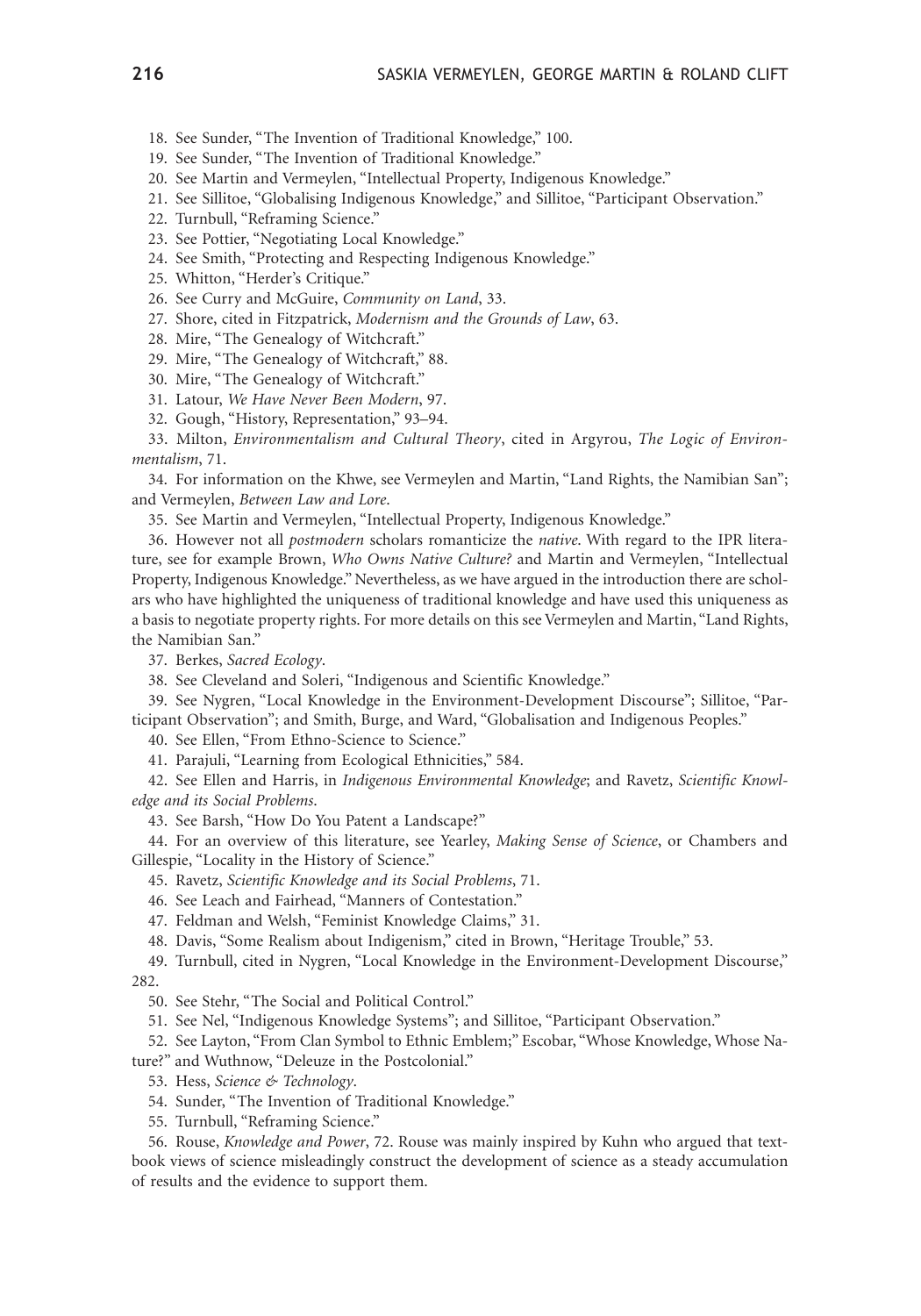- 57. Rouse, *Knowledge and Power*, 92.
- 58. Turnbull, "Reframing Science."
- 59. Turnbull, "Local Knowledge and Comparative Scientific Traditions."
- 60. Turnbull, "Reframing Science."
- 61. Latour, *We Have Never Been Modern*, 143–44.
- 62. Sunder, "The Invention of Traditional Knowledge."
- 63. "The Invention of Traditional Knowledge."
- 64. Hassanein and Kloppenburg, "Where the Grass Grows Again."

#### **BIBLIOGRAPHY**

Abramson, A., and D. Theodossopoulos. *Land, Law and Environment: Mythical Land, Legal Boundaries*. London: Pluto, 2000.

Agrawal, A. "Dismantling the Divide between Indigenous and Scientific Knowledge." *Development and Change* 26 (1995): 413–39.

Antweiler, C. "Local Knowledge Research Methods." Unpublished Paper. Germany: University of Trier, 2002.

Argyrou, V. *The Logic of Environmentalism: Anthropology, Ecology and Postcoloniality*. New York: Berghahn, 2005.

Barsh, R.L. "How do you Patent a Landscape? The Perils of Dichotomizing Cultural and Intellectual Property." *International Journal of Cultural Property* 8 (1999): 14–47.

Berkes, F. *Sacred Ecology: Traditional Ecological Knowledge and Resource Management*. Philadelphia: Taylor & Francis, 1999.

Berkes, F., J. Colding, and C. Folke. "Rediscovery of Traditional Ecological Knowledge as Adaptive Management." *Ecological Applications* 10 (2000): 1251–62.

Berman, T. "'As Long as the Grass Grows': Representing Indigenous Claims." In *Indigenous Intellectual Property Rights: Legal Obstacles and Innovative Solutions*, edited by M. Riley, 3–25. Walnut Creek, CA: AltaMira Press, 2004.

Blakeney, M. "The Protection of Traditional Knowledge under Intellectual Property Law." *European Intellectual Property Review* 22 (2000): 251–61.

Brown, M. "Can Culture Be Copyrighted?" *Current Anthropology* 39 (1998): 193–222.

Brown, M. "Heritage Trouble: Recent Work on the Protection of Intangible Cultural Property." *International Journal of Cultural Property* 12 (2005): 40–61.

Brown, M. *Who Owns Native Culture?* Cambridge, MA: Harvard University Press, 2003.

Chambers, D., and R. Gillespie. "Locality in the History of Science: Colonial Science, Technoscience, and Indigenous Knowledge." *Osiris* 15 (2000): 221–40.

Christen, K. "Gone Digital: Aboriginal Remix and the Cultural Commons." *International Journal of Cultural Property* 12 (2005): 315–45.

Cleveland, D., and D. Soleri. "Indigenous and Scientific Knowledge of Plant Breeding." In *Participating in Development: Approaches to Indigenous Knowledge*, edited by P. Sillitoe, A. Bicker, and J. Pottier, 206–34. London: Routledge, 2002.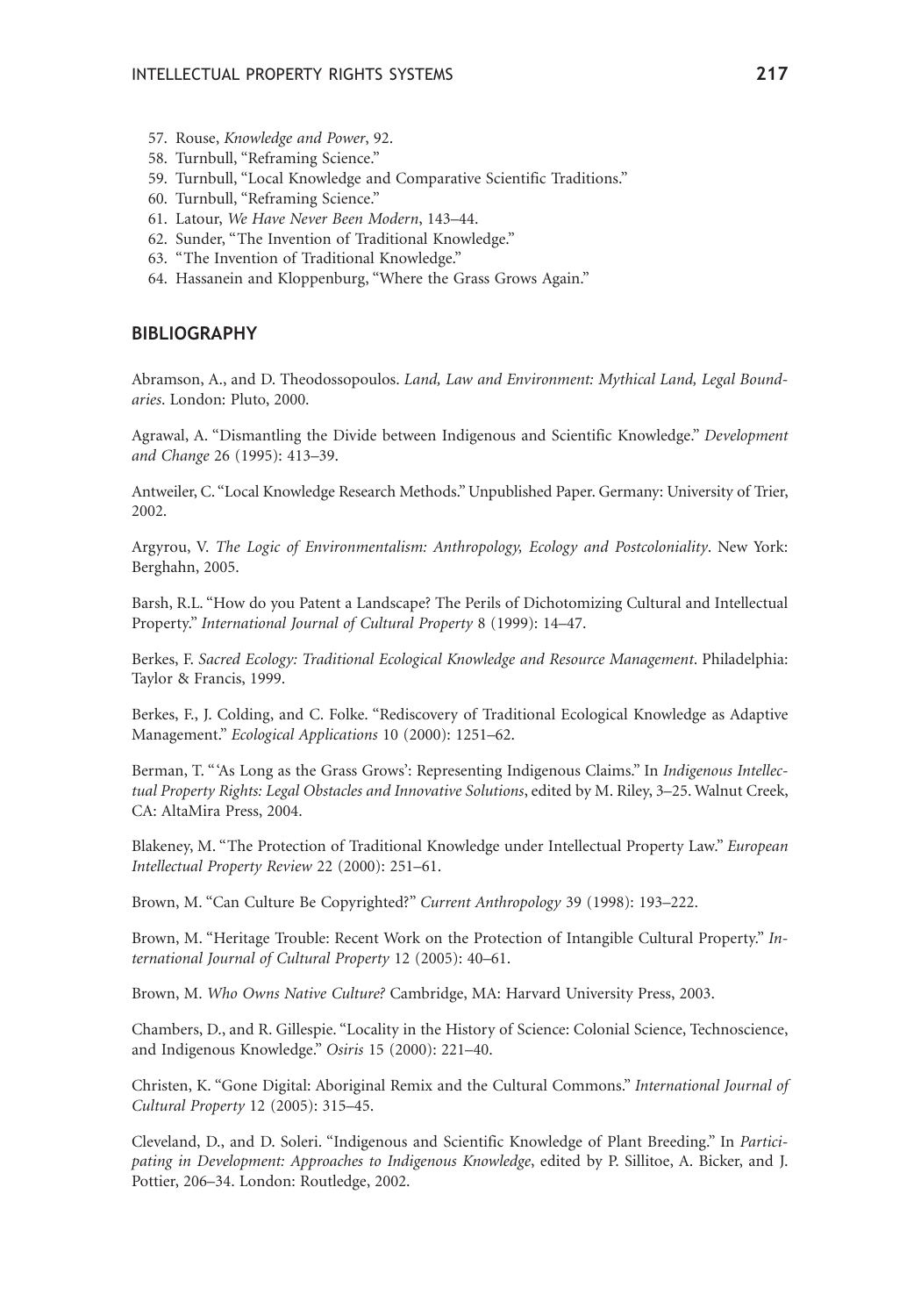Coombe, R.J. "Intellectual Property, Human Rights & Sovereignty: New Dilemmas in International Law Posed by the Recognition of Indigenous Knowledge and the Conservation of Biodiversity." *Indiana Journal of Global Legal Studies* 6 (1998): 69–115.

Curry, J.M., and S. McGuire. *Community on Land: Community, Ecology and the Public Interest*. Lanham, MD: Rowman & Littlefield, 2002.

Davis, Michael H. "Some Realism about Indigenism." *Cardozo Journal of International and Comparative Law* 11 (2003): 815–30.

Dutfield, G. *Intellectual Property Rights, Trade and Biodiversity: Seeds and Plant Varieties*. London: Earthscan, 2002.

Ellen, R. "'Deja Vu, All Over Again', Again: Reinvention and Progress in Applying Local Knowledge to Development." In *Participating in Development: Approaches to Indigenous Knowledge*, edited by P. Sillitoe, A. Bicker, and J. Pottier, 235–58. London: Routledge, 2002.

Ellen, R. "From Ethno-Science to Science, or 'What the Indigenous Knowledge Debate Tells Us about How Scientists Define Their Project'." *Journal of Cognition and Culture* 4 (2004): 409–50.

Ellen, R., and H. Harris. "Introduction." In *Indigenous Environmental Knowledge and Its Transformations: Critical Anthropological Perspectives*, edited by R. Ellen, P. Parkes, and A. Bicker, 1–33. London: Routledge, 2000.

Ertman, M.M., and J.C. Williams. *Rethinking Commodification: Cases and Readings in Law and Culture*. New York: New York University Press, 2005.

Escobar, A. "After Nature: Steps to an Antiessentialist Political Ecology." *Current Anthropology* 40 (1999): 1–30.

Escobar, A. "Whose Knowledge, Whose Nature? Biodiversity, Conservation, and the Political Ecology of Social Movements." *Journal of Political Ecology* 5 (1998): 53–82.

Feldman, S., and R. Welsh. "Feminist Knowledge Claims, Local Knowledge, and Gender Divisions of Agricultural Labor: Constructing a Successor Science." *Rural Sociology* 60 (1995): 23–43.

Fitzpatrick, P. *Modernism and the Grounds of Law*. Cambridge: Cambridge University Press, 2001.

Gibson, J. *Community Resources: Intellectual Property, International Trade and Protection of Traditional Knowledge*. Hants: Ashgate Publishing, 2005.

Golinski, J. *Making Natural Knowledge. Constructivism and the History of Science*. Cambridge: Cambridge University Press, 1998.

Gough, J. "History, Representation, Globalisation and Indigenous Cultures: A Tasmanian Perspective." In *Indigenous Cultures in an Interconnected World*, edited by C. Smith, and G. Ward, 89–107. St. Leonards, Australia: Allen & Unwin, 2000.

Greene, S. "Indigenous People Incorporated? Culture as Politics, Culture as Property in Pharmaceutical Bioprospecting." *Current Anthropology* 45 (2004): 211–38.

Greene, S. "Intellectual Property, Resources, or Territority? Reframing the Debate over Indigenous Rights, Traditional Knowledge, and Pharmaceutical Bioprospection." In *Truth Claims: Representation and Human Rights*, edited by M. Bradley and P. Petro, 229–49. New Brunswick: Rutgers University Press, 2002.

Halbert, D.J. *Resisting Intellectual Property*. Abingdon, England: Routledge, 2005.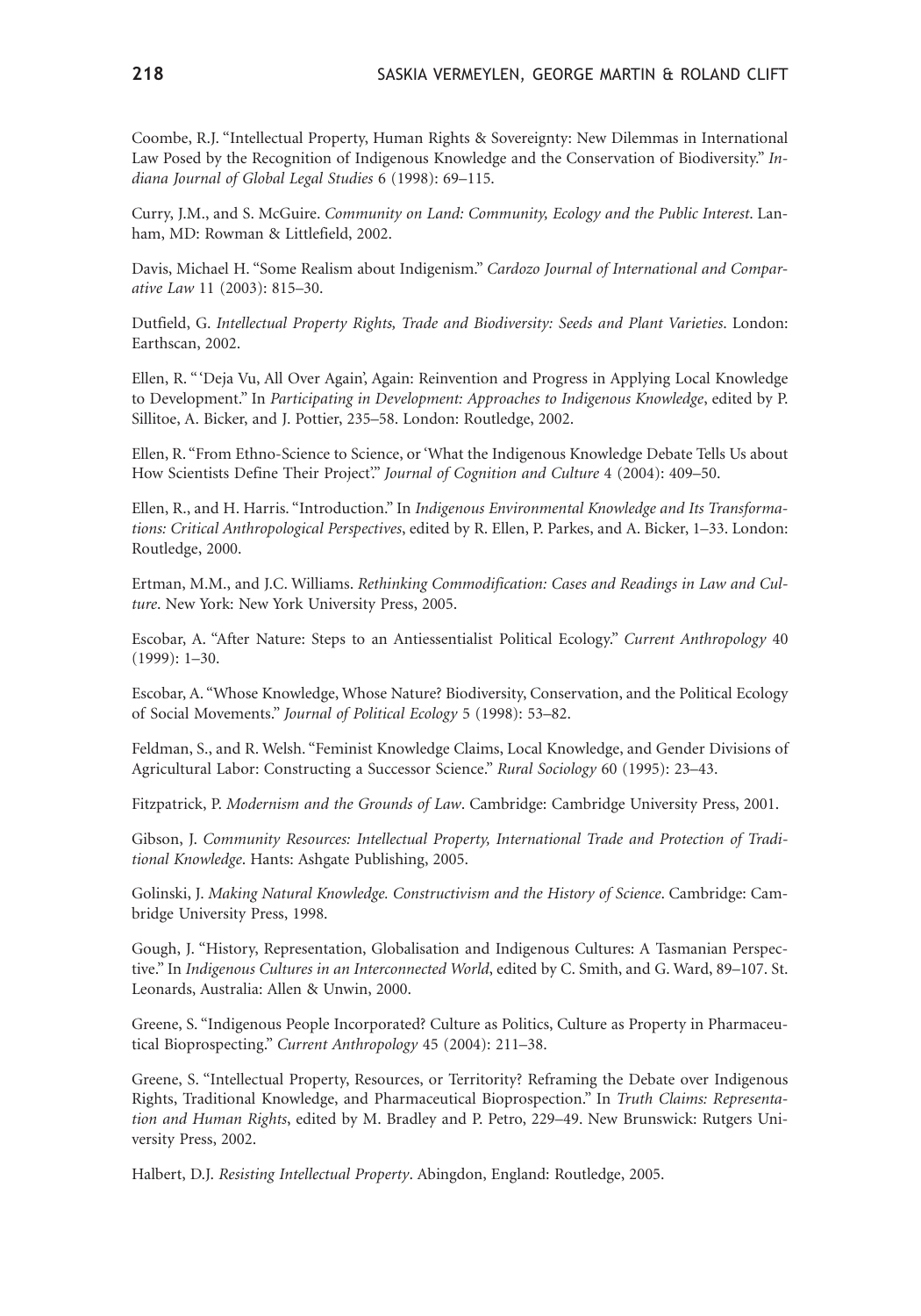Harding, S. *Science and Social Inequality: Feminist and Postcolonial Issues*. Urbana: University of Illinois Press, 2006.

Hassanein, N., and J. Kloppenburg. "Where the Grass Grows Again: Knowledge Exchange in the Sustainable Agriculture Movement." *Rural Sociology* 60 (1995): 721–40.

Hayden, C. *When Nature Goes Public. The Making and Unmaking of Bioprospecting in Mexico*. New Jersey: Princeton University Press, 2003.

Hess, D. *Science & Technology In a Multicultural World: The Cultural Politics of Facts & Artifacts*. New York: Columbia University Press, 1995.

Hess, D. *Science Studies: An Advanced Introduction*. New York: New York University Press, 1997.

Knorr-Cetina, K. *Epistemic Cultures: How the Sciences Make Knowledge*. Cambridge, MA: Harvard University Press, 1999.

Knorr-Cetina, K., and M. Mulkay. "Emerging Principles in Social Studies of Science." In *Science Observed*, edited by K. Knorr-Cetina, and M. Mulkay, 1–19. London: Sage Publications, 1983.

Latour, B. 1993. *We Have Never Been Modern*. (C. Porter, trans.) Cambridge, MA: Harvard University Press.

Layton, R. "From Clan Symbol to Ethnic Emblem: Indigenous Creativity in a Connected World." In *Indigenous Cultures in an Interconnected World*, edited by C. Smith, and G. Ward, 49–68. St. Leonards, Australia: Allen & Unwin, 2000.

Leach, M., and J. Fairhead. "Manners of Contestation: 'Citizen Science' and 'Indigenous Knowledge' in West Africa and the Caribbean." *International Social Science Journal* 54 (2002): 299–311.

Leistner, M. "Traditional Knowledge." In *Indigenous Heritage and Intellectual Property: Genetic Resources, Traditional Knowledge and Folklore*, edited by Silke von Lewinski, 49–149. The Hague: Kluwer Law International, 2004.

Martin, G., and S. Vermeylen. "Intellectual Property, Indigenous Knowledge, and Biodiversity." *Capitalism Nature Socialism* 16 (2005): 27–48.

Milton, K. *Environmentalism and Cultural Theory: Exploring the Role of Anthropology in Environmental Discourse*. London: Routledge, 1996.

Mire, Amina. "The Genealogy of Witchcraft: Colonialism and Modern Science." In *Postmodernism, Postcoloniality and African Studies*, edited by Zine Magubane, 81–97. Trenton: African World Press, 2005.

Mulligan, S.P. "For Whose Benefit? Limits to Sharing Benefits in the Bioprospecting 'Regime'." *Environmental Politics* 8 (1999): 35–65.

Nel, P. "Indigenous Knowledge Systems: Contestation, Rhetorics and Space." *African Journal of Indigenous Knowledge Systems* 4 (2005): 2–14.

Nygren, A. "Local Knowledge in the Environment-Development Discourse." *Critique of Anthropology* 19 (1999): 267–88.

Parajuli, P. "Learning from Ecological Ethnicities: Toward a Plural Political Ecology of Knowledge." In *Indigenous Traditions and Ecology*, edited by J. Grim, 559–89. Cambridge, MA: Harvard University Press, 2001.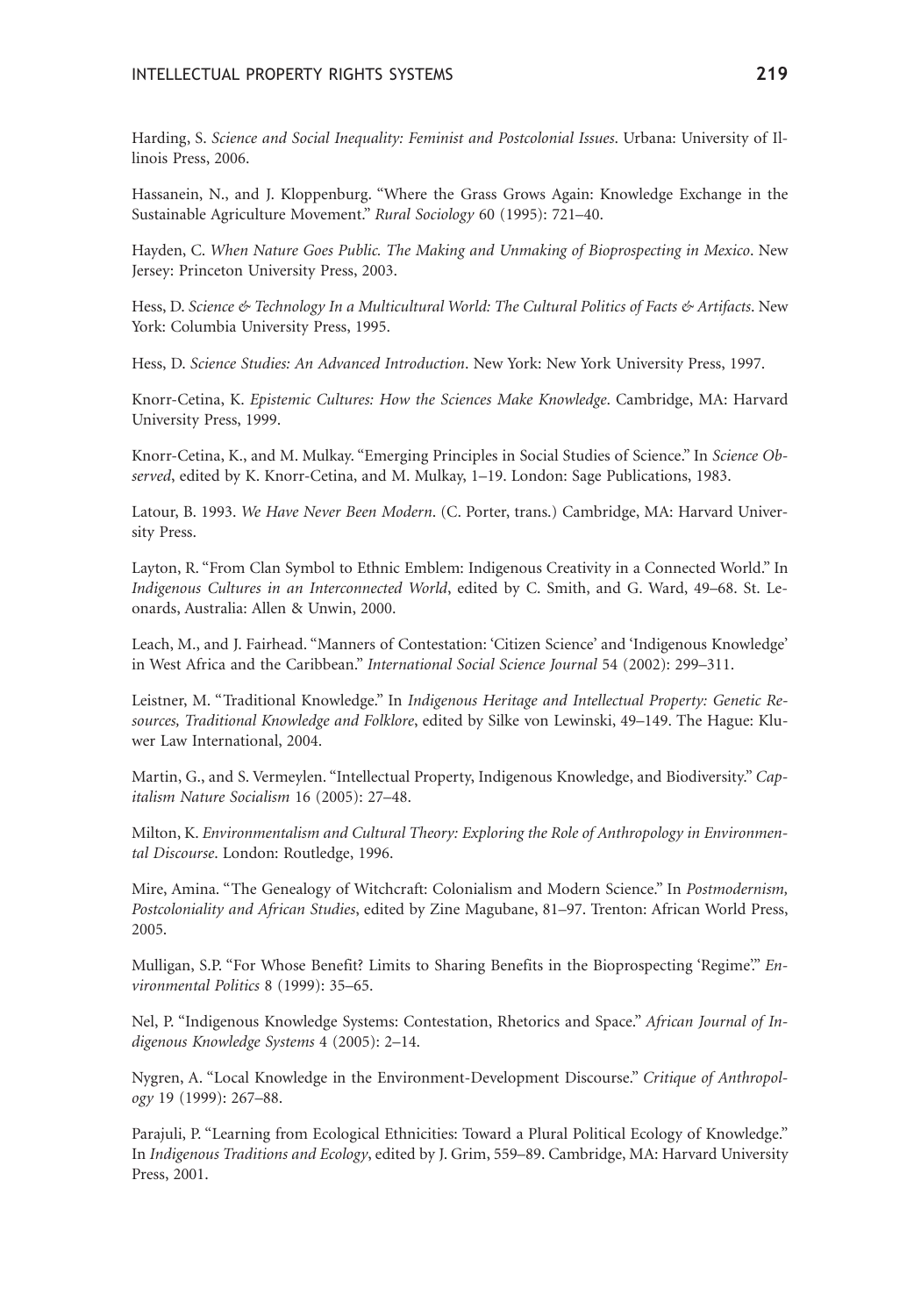Posey, D. "Commodification of the Sacred through Intellectual Property Rights." *Journal of Ethnopharmacology* 83 (2002): 3–12.

Posey, D. *Indigenous Knowledge and Ethics: A Darrell Posey Reader*, edited by K. Plenderleith. New York: Routledge, 2004.

Posey, D. "Upsetting the Sacred Balance. Can the Study of Indigenous Knowledge Reflect Cosmic Connectedness?" In *Participating in Development: Approaches to Indigenous Knowledge*, edited by P. Sillitoe, A. Bicker, and J. Pottier, 24–42. London: Routledge, 2002.

Posey, D., and G. Dutfield. *Beyond Intellectual Property: Toward Traditional Resource Rights for Indigenous Peoples and Local Communities*. Ottawa, Canada: International Development Research Centre, 1996.

Posey, D., and G. Dutfield. "Plants, Patents and Traditional Knowledge: Ethical Concerns of Indigenous and Traditional Peoples." In *Patent Law, Ethics and Biotechnology*, edited by G. Van Overwalle, 112–32. Brussels: Bruylant, 1998.

Pottier, J. "Negotiating Local Knowledge: An Introduction." In *Negotiating Local Knowledge*, edited by J. Pottier, A. Bicker, and P. Sillitoe, 1–29. London: Pluto, 2003.

Pretorius, W. "TRIPS and Developing Countries: How Level Is the Playing Field?" In *Global Intellectual Property Rights: Knowledge, Access and Development*, edited by P. Drahos, and R. Mayne, 183– 97. Basingstoke: Palgrave Macmillan, 2002.

Ravetz, J. *Scientific Knowledge and its Social Problems*. London: Oxford University Press, 1971.

Riley, M. *Indigenous Intellectual Property Rights. Legal Obstacles and Innovative Solutions*. Walnut Creek, CA: AltaMira Press, 2004.

Riley, M. "The Amerindian Rights Movement in Guyana and its Influence." In *Indigenous Intellectual Property Rights: Legal Obstacles and Innovative Solutions*, edited by M. Riley, 99–123. Walnut Creek, CA: AltaMira Press, 2004.

Rousse, J. *Knowledge and Power: Toward a Political Philosophy of Science*. Ithaca, NY: Cornell University Press, 1987.

Shiva, V. *Biopiracy: The Plunder of Nature and Knowledge*. Boston: South End Press, 1997.

Shiva, V. *Protect or Plunder? Understanding Intellectual Property Rights*. London: Zed Books, 2001.

Sillitoe, P. "Globalising Indigenous Knowledge." In *Participating in Development: Approaches to Indigenous Knowledge*, edited by P. Sillitoe, A. Bicker, and J. Pottier, 108–38. London: Routledge, 2002.

Sillitoe, P. "Participant Observation to Participatory Development: Making Anthropology Work." In *Participating in Development: Approaches to Indigenous Knowledge*, edited by P. Sillitoe, A. Bicker, and J. Pottier, 1–23. London: Routledge, 2002.

Simpson, T. *Indigenous Heritage and Self-Determination: The Cultural and Intellectual Property Rights of Indigenous Peoples*. Copenhagen: IWGIA, 1997.

Simpson, T., and V. Jackson. "Effective Protection for Indigenous Cultural Knowledge: A Challenge for the Next Millennium." *Indigenous Affairs* 3 (1998): 44–56.

Smith, C., H. Burge, and G. Ward. "Globalisation and Indigenous Peoples: Threat or Empowerment." In *Indigenous Cultures in an Interconnected World*, edited by C. Smith, and G. Ward, 1–26. St. Leonards, Australia: Allen & Unwin, 2000.